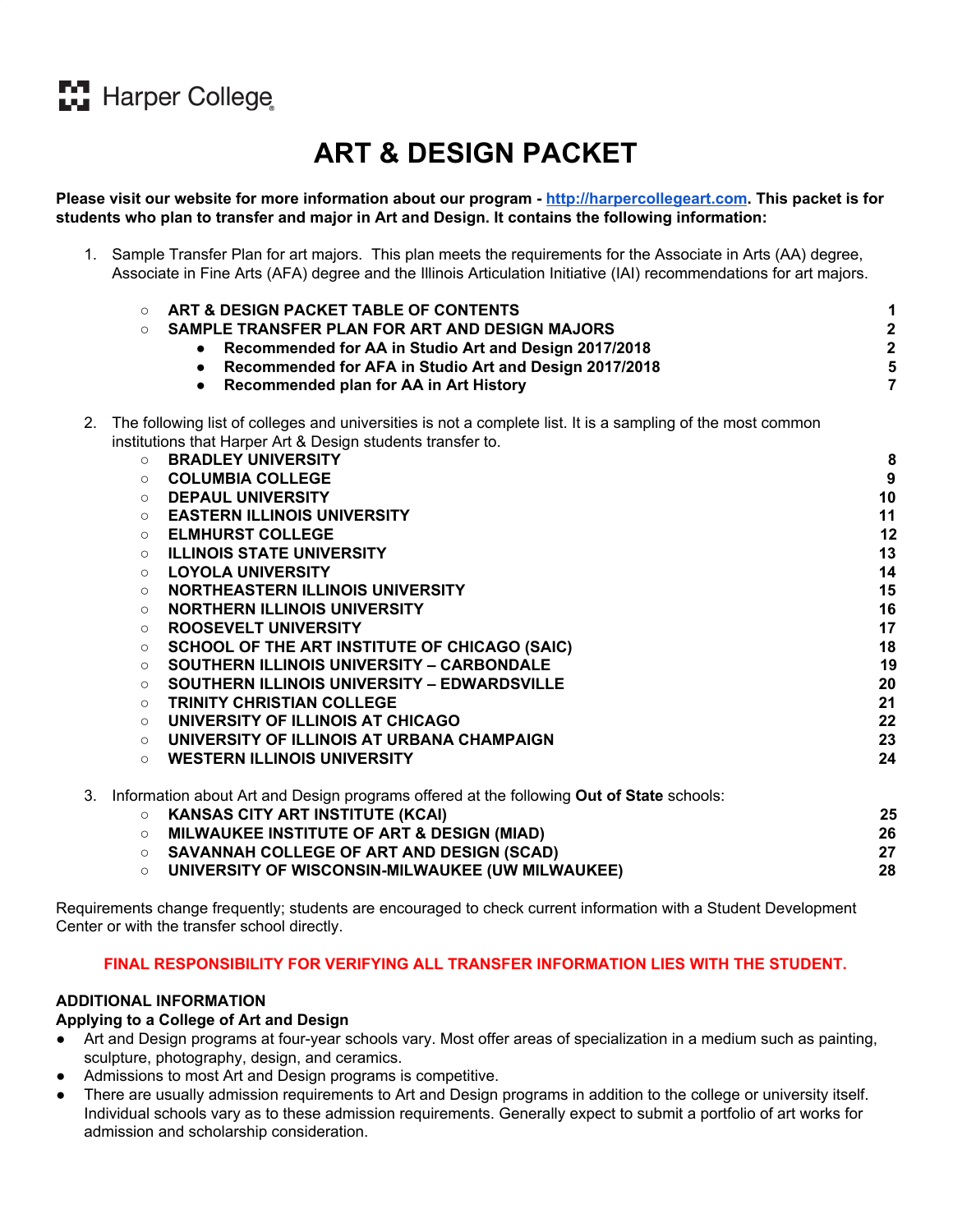# **SAMPLE TRANSFER PLAN FOR ART AND DESIGN MAJORS**

# **Recommended for AA in Studio Art and Design 2017/2018**

<span id="page-1-1"></span><span id="page-1-0"></span>

| <b>FIRST SEMESTER</b>                                                                       |              | <b>Credit Hours</b> |
|---------------------------------------------------------------------------------------------|--------------|---------------------|
| Major Discipline and Transfer Electives ART 110: Drawing I                                  |              | 3                   |
| Major Discipline and Transfer Electives ART 121: Design I                                   |              | 3                   |
| Humanities/Fine Arts - ART 130: Ancient and Medieval Art History**                          |              | 3                   |
| Communication - ENG 101: English Composition I                                              |              | 3                   |
| Mathematics - See Group 2 in the AA Degree and transfer school information                  |              | 3                   |
|                                                                                             | <b>Total</b> | 15                  |
| <b>SECOND SEMESTER</b>                                                                      |              |                     |
| Major Discipline and Transfer Electives ART 111: Drawing II                                 |              | 3                   |
| Major Discipline and Transfer Electives ART 122: Design II                                  |              | 3                   |
| Humanities & Fine Arts - ART 131: Gothic through Romantic Art History**                     |              | 3                   |
| Physical & Life Sciences - See Group 3 in the AA Degree and transfer school information     |              | 3                   |
| Social & Behavioral Sciences - Recommended: PSY 101 or SOC 101                              |              | 3                   |
|                                                                                             | Total        | 15                  |
| <b>THIRD SEMESTER</b>                                                                       |              |                     |
| Major Discipline and Transfer Electives Art - Art Studio elective*                          |              | 3                   |
| Major Discipline and Transfer Electives Art - Art Studio elective*                          |              | 3                   |
| Communication - ENG 102: English Composition II                                             |              | 3                   |
| Major Discipline and Transfer Electives - ART 132: Modern and Contemporary Art History      |              | 3                   |
| Social & Behavioral Sciences - See Group 5 in the AA Degree and transfer school information |              | 3                   |
|                                                                                             | Total        | 15                  |
| <b>FOURTH SEMESTER</b>                                                                      |              | <b>Credit Hours</b> |
| Major Discipline and Transfer Electives Art-Art Studio elective*                            |              | 3                   |
| Social & Behavioral Sciences - See Group 5 in the AA Degree and transfer school information |              | 3                   |
| Physical & Life Sciences - See Group 3 in the AA Degree and transfer school information     |              | 4                   |
| Communication - SPE 101: Speech I                                                           |              | 3                   |
| 3 Humanities & Fine Arts - either in 3rd or 4th needed (must be HUM course not ART)         |              | 3                   |
|                                                                                             | <b>Total</b> | 16                  |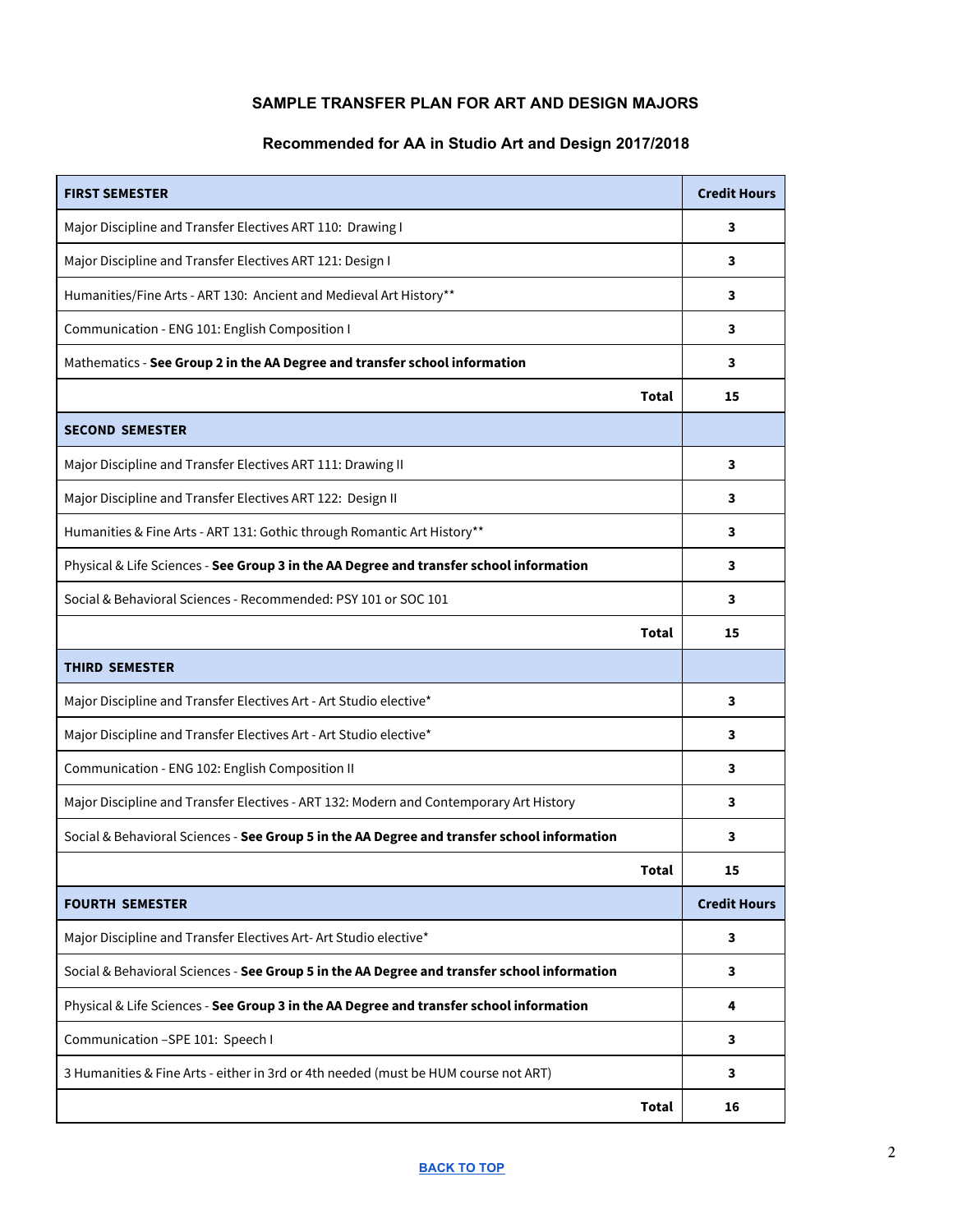\* Choose from: ART 225 (Figure Drawing Studio), ART 261 (Painting Studio), ART 291 (Ceramics Studio), ART 296 (Sculpture Studio), ART 151 (Digital Photography Studio), and ART 206 (Printmaking Studio).

\*\* The plan above outlines a suggested sequence for the Art History courses. ART 133 (Non-Western Art History), which fulfills the World Culture and Diversity Requirement, may be included as well.

#### Studio Art Transfers:

This sample plan is for students who intend to transfer to a four-year school to complete a BA or BFA degree in art. The Harper Art Faculty suggests choosing studio art electives that most align with the interests of the student. These classes will dictate the kind of artwork that makes up the student's transfer portfolio. Related careers include but are not limited to: practicing artist, college-level teaching, museum and gallery work, art therapy, community art organizations, and any creative field.

#### Design Studio Transfers:

This sample plan is for students who intend to transfer to a four-year school to complete a BA or BFA degree in a design field. These include Graphic Design, Web Design, Illustration, Industrial Design, Interior Design, Architecture, and Fashion Design. Art studio electives should be chosen to best prepare the student for their area of interest. For example: Graphic Design majors might include printmaking, photography, and painting, and Industrial Design might include sculpture, ceramics, and figure drawing. These classes will dictate the kind of artwork that makes up the student's transfer portfolio.

#### Art Education Transfers

This sample plan is for students who intend to transfer to a four-year school to complete a degree in art education. Most art education programs require students to take classes in a diverse range of mediums. Students on this path should consider this when selecting art studio electives. These classes will dictate the kind of artwork that makes up the student's transfer portfolio. Related careers include but are not limited to: teaching primary and secondary education, K-12 administration, art therapy, museum education, and community arts programming.

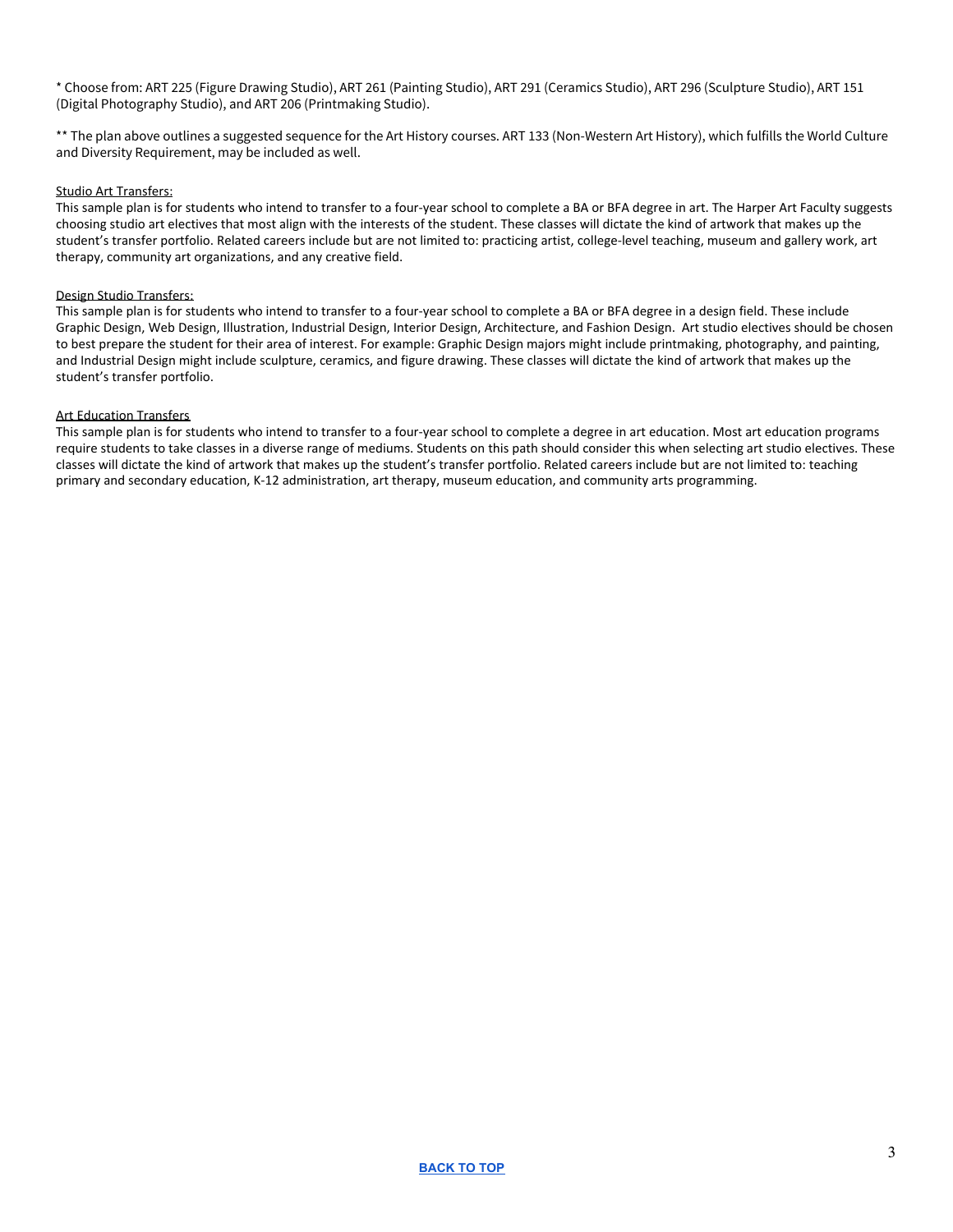# **Recommended for AFA in Studio Art and Design 2017/2018**

<span id="page-3-0"></span>

| <b>FIRST SEMESTER</b>                                                                    | <b>Credit Hours</b>     |  |
|------------------------------------------------------------------------------------------|-------------------------|--|
| Core Course ART 110: Drawing I                                                           |                         |  |
| Core Course ART 121: Design I                                                            |                         |  |
| Core Course ART 130: Ancient and Medieval Art History**                                  | 3                       |  |
| Communication - ENG 101: English Composition I                                           |                         |  |
| Mathematics - See Group 2 in the AA Degree and transfer school information               |                         |  |
| <b>Total</b>                                                                             | 15                      |  |
| <b>SECOND SEMESTER</b>                                                                   |                         |  |
| Core Course ART 111: Drawing II                                                          | 3                       |  |
| Core Course ART 122: Design II                                                           | 3                       |  |
| Core Course - ART 131: Gothic through Romantic Art History**                             | 3                       |  |
| Physical Sciences: - See Group 3 in the AA Degree and transfer school information        | 3                       |  |
| Social & Behavioral Sciences - Recommended: PSY 101 or SOC 101                           | 3                       |  |
| Total                                                                                    | 15                      |  |
| <b>THIRD SEMESTER</b>                                                                    |                         |  |
| Media Specific Courses - Art Studio elective*                                            | 3                       |  |
| Media Specific Courses - Art Studio elective*                                            |                         |  |
| Communication - ENG 102: English Composition II                                          |                         |  |
| Major Discipline and Transfer Electives - ART 132: Modern and Contemporary Art History** |                         |  |
| Humanities & Fine Arts - either in 3rd or 4th needed (must be HUM course not ART)        | 3                       |  |
| Total                                                                                    | 15                      |  |
| <b>FOURTH SEMESTER</b>                                                                   |                         |  |
| Media Specific Courses - Art Studio elective*                                            | $\overline{\mathbf{3}}$ |  |
| Core Course - ART 133: Non-Western Art**                                                 |                         |  |
| Life Sciences - See Group 3 in the AA Degree and transfer school information             |                         |  |
| Communication - SPE 101: Speech I                                                        |                         |  |
| Humanities & Fine Arts - either in 3rd or 4th needed (must be HUM course not ART)        |                         |  |
| Total                                                                                    | 16                      |  |

\* Choose from: ART 225 (Figure Drawing Studio), ART 261 (Painting Studio), ART 291 (Ceramics Studio), ART 296 (Sculpture Studio), ART 151 (Digital Photography Studio), and ART 206 (Printmaking Studio).

#### **[BACK](#page-0-0) TO TOP**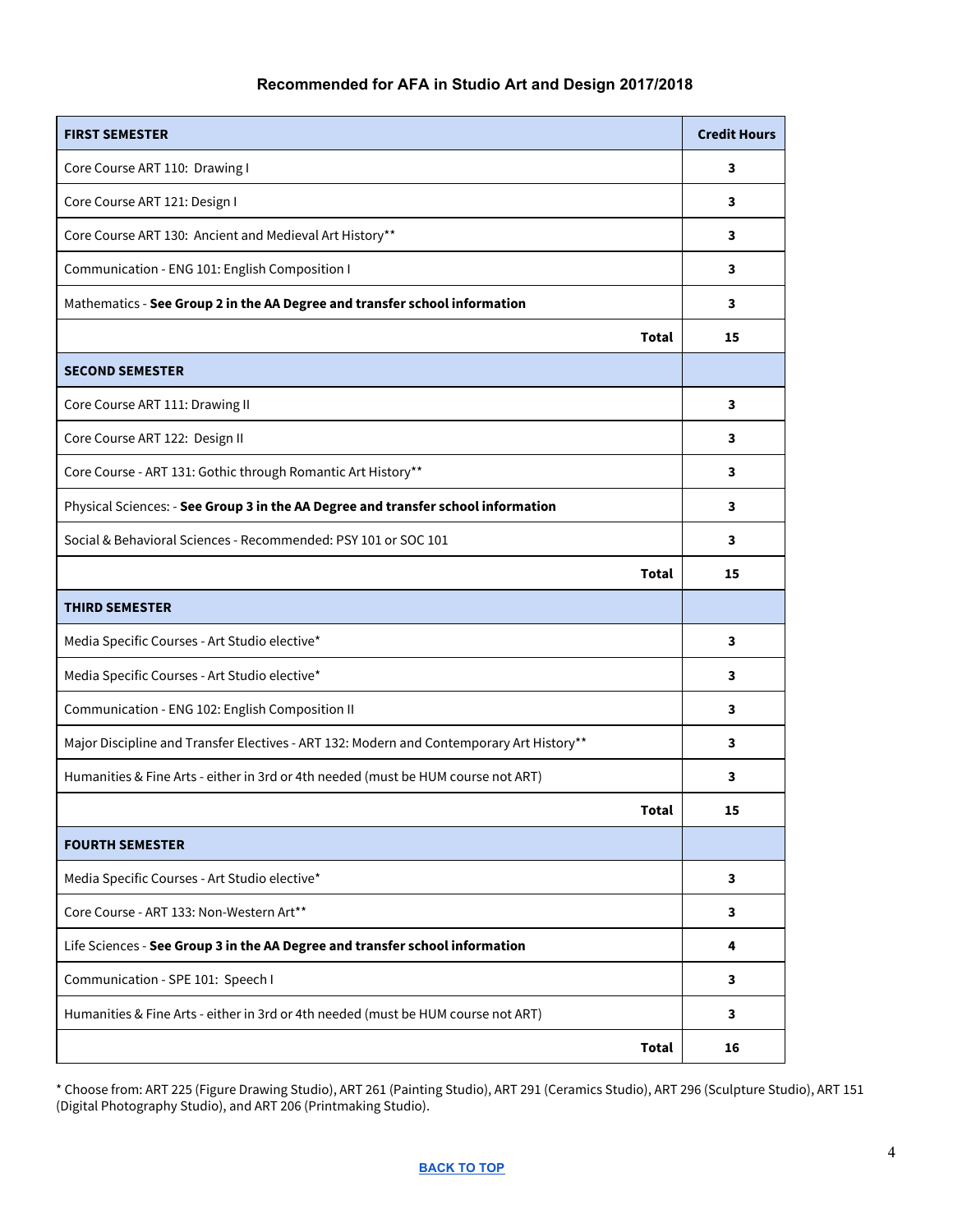\*\* The plan above outlines a suggested sequence for the Art History courses. ART 133 (Non-Western Art History) fulfills the World Culture and Diversity Requirement.

#### Studio Art Transfers:

This sample plan is for students who intend to transfer to a four-year school to complete a BA or BFA degree in art. The Harper Art Faculty suggests choosing studio art electives that most align with the interests of the student. These classes will dictate the kind of artwork that makes up the student's transfer portfolio. Related careers include but are not limited to: practicing artist, college-level teaching, museum and gallery work, art therapy, community art organizations, and any creative field.

#### Design Studio Transfers:

This sample plan is for students who intend to transfer to a four-year school to complete a BA or BFA degree in a design field. These include Graphic Design, Web Design, Illustration, Industrial Design, Interior Design, Architecture, and Fashion Design. Art studio electives should be chosen to best prepare the student for their area of interest. For example: Graphic Design majors might include printmaking, photography, and painting, and Industrial Design might include sculpture, ceramics, and figure drawing. These classes will dictate the kind of artwork that makes up the student's transfer portfolio.

#### Art Education Transfers

This sample plan is for students who intend to transfer to a four-year school to complete a degree in art education. Most art education programs require students to take classes in a diverse range of mediums. Students on this path should consider this when selecting art studio electives. These classes will dictate the kind of artwork that makes up the student's transfer portfolio. Related careers include but are not limited to: teaching primary and secondary education, K-12 administration, art therapy, museum education, and community arts programming.

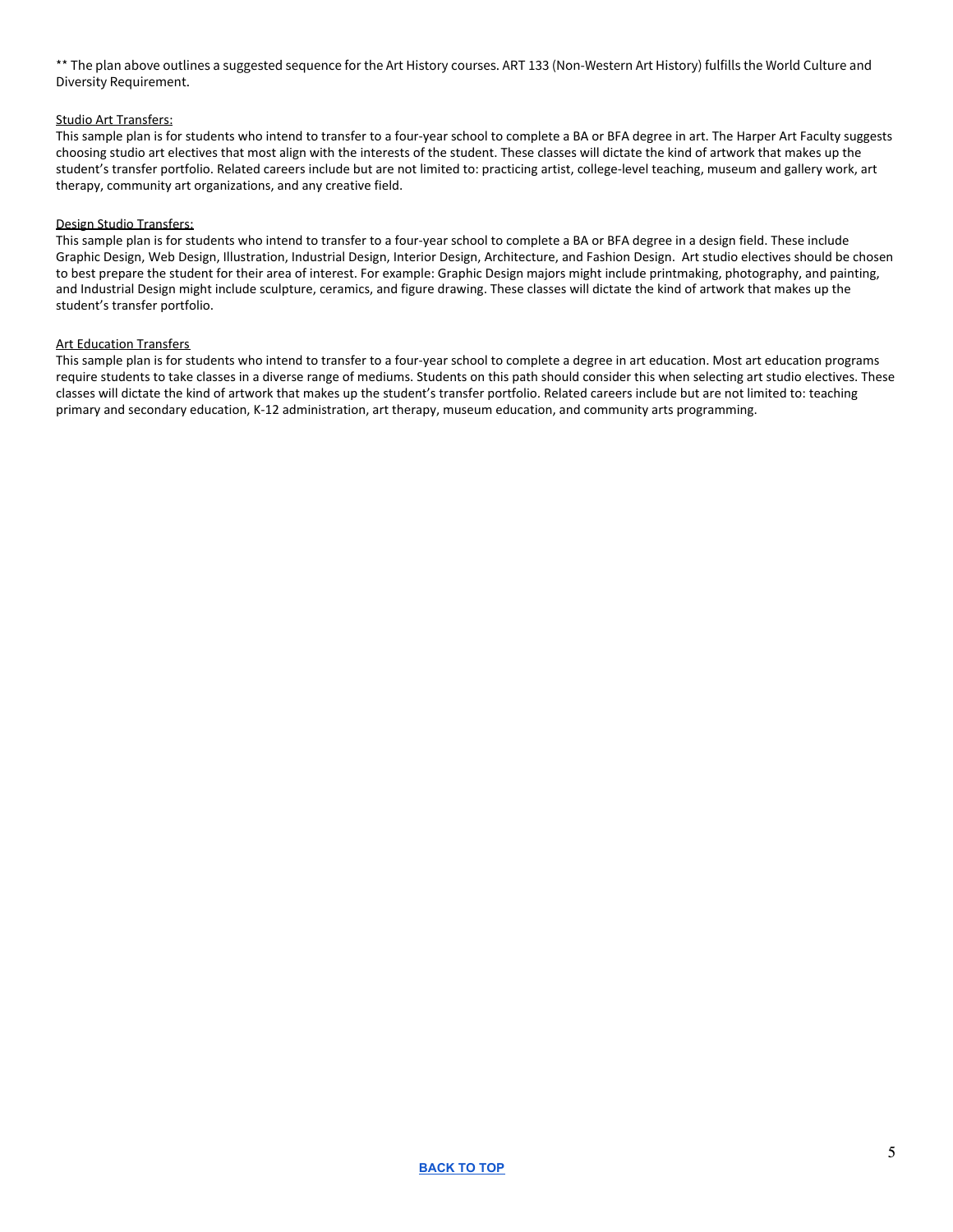Art History: Emphasizes analysis and interpretation of historical and contemporary artworks and art movements. Students who major in art history are most likely to seek careers in college teaching, museum and gallery work, arts administration, art criticism, and publishing. Foreign Language *acquisition and writing is encouraged.\**

## **Recommended plan for AA in Art History**

<span id="page-5-0"></span>

| <b>FIRST SEMESTER</b>                                                                       | <b>Credit Hours</b> |  |
|---------------------------------------------------------------------------------------------|---------------------|--|
| Major Discipline and Transfer Electives ART 110: Drawing I                                  |                     |  |
| Humanities/Fine Arts - ART 130: Ancient and Medieval Art History                            |                     |  |
| Communication - ENG 101: English Composition I                                              |                     |  |
| Social & Behavioral Sciences - Recommended: PSY 101 or SOC 101                              |                     |  |
| Foreign Language - FRN 101 or GER 101                                                       | 4                   |  |
| Total                                                                                       | 16                  |  |
| <b>SECOND SEMESTER</b>                                                                      |                     |  |
| Major Discipline and Transfer Electives ART 121: Design I                                   | 3                   |  |
| Humanities & Fine Arts - ART 131: Gothic through Romantic Art History                       |                     |  |
| Physical & Life Sciences - See Group 3 in the AA Degree and transfer school information     |                     |  |
| Foreign Language - FRN 102 or GER 102                                                       | 4                   |  |
| Mathematics - See Group 2                                                                   | 3                   |  |
| Total                                                                                       | 16                  |  |
| <b>THIRD SEMESTER</b>                                                                       |                     |  |
| Communication - ENG 102: English Composition II                                             | 3                   |  |
| Major Discipline and Transfer Electives - ART 132: Modern and Contemporary Art History      | 3                   |  |
| Social & Behavioral Sciences - See Group 5 in the AA Degree and transfer school information |                     |  |
| Communication - SPE 101: Speech I                                                           |                     |  |
| Foreign Language - FRN 201 or GER 201                                                       | 4                   |  |
| Total                                                                                       | 16                  |  |
| <b>FOURTH SEMESTER</b>                                                                      |                     |  |
| Major Discipline and Transfer Electives - ART 133: Non-Western Art History+                 | 3                   |  |
| Physical & Life Sciences - See Group 3 in the AA Degree and transfer school information     |                     |  |
| Social & Behavioral Sciences - See Group 5 in the AA Degree and transfer school information |                     |  |
| Humanities & Fine Arts - FRN 202 or GER 202                                                 |                     |  |
| Total                                                                                       | 14                  |  |

ART 133+ (Non-Western Art History), which also fulfills World Culture and Diversity Requirement.

\*Transfer institutions might weigh more heavily either toward studio or the humanities electives. Please check with your preferred transfer institution and/or counselor.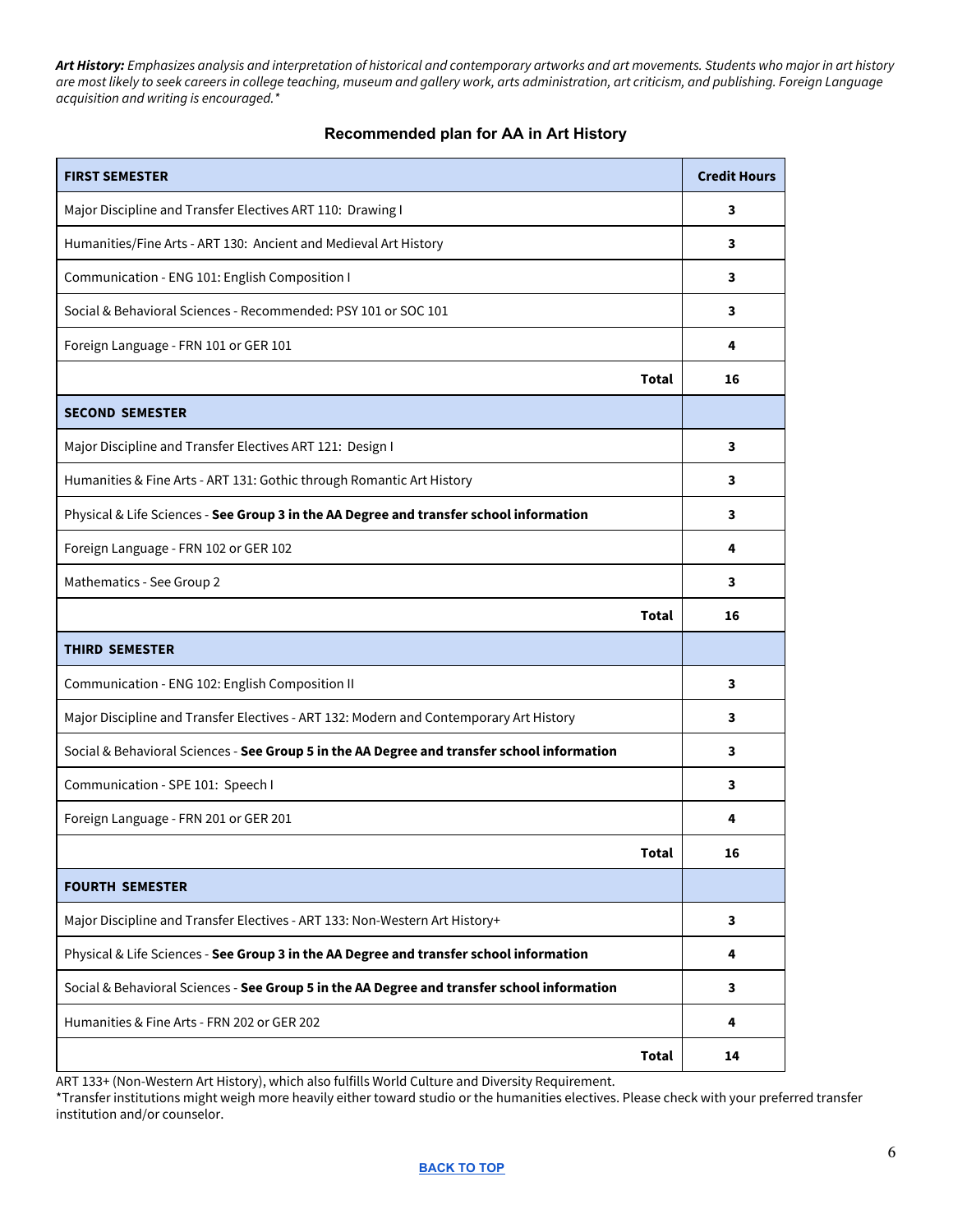## <span id="page-6-0"></span>**BRADLEY UNIVERSITY**

Peoria, IL 61625 1-800-447-6460 [www.bradley.edu](http://admissions.bradley.edu/) https://www.bradley.edu/academic/departments/art

# **CONTACT**

Office of Undergraduate Admissions 800-447-6460 309- 677-1000 admissions@bradley.edu

**Martha Schmitt** Director, Slane College of Communications and Fine Arts Student Records Office: CGCC 102 mschmitt@bumail.bradley.edu Advising hot line: (309) 677-2851

## **MAJORS**

Art [History](https://www.bradley.edu/academic/departments/art/programs/hismajor/index.dot) Major [Studio](https://www.bradley.edu/academic/departments/art/programs/studiomajor/index.dot) Art Major

- [Ceramics](https://www.bradley.edu/academic/departments/art/programs/ceramics/index.dot)
- [Drawing](https://www.bradley.edu/academic/departments/art/programs/drawing/index.dot)
- [Graphic](https://www.bradley.edu/academic/departments/art/programs/graphic/index.dot) Design
- **[Painting](https://www.bradley.edu/academic/departments/art/programs/painting/index.dot)**
- [Photography](https://www.bradley.edu/academic/departments/art/programs/photography/index.dot)
- [Printmaking](https://www.bradley.edu/academic/departments/art/programs/printmaking/index.dot)
- [Sculpture](https://www.bradley.edu/academic/departments/art/programs/sculpture/index.dot)

Art [Education](https://www.bradley.edu/academic/departments/art/programs/education/index.dot) Major [Studio](https://www.bradley.edu/academic/departments/art/programs/studiominor/index.dot) Art Minor **Art [History](https://www.bradley.edu/academic/departments/art/programs/hisminor/index.dot) Minor**

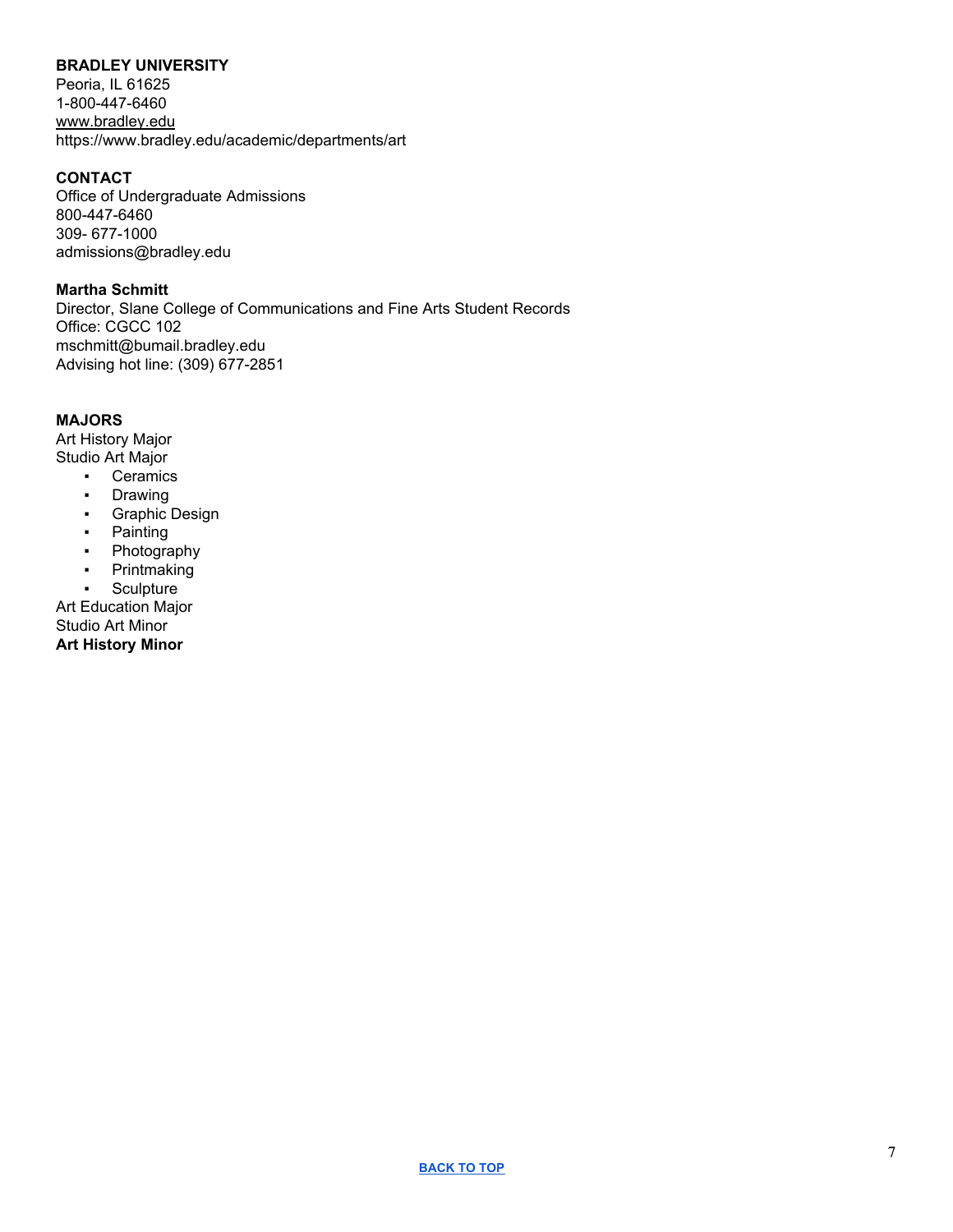# <span id="page-7-0"></span>**COLUMBIA COLLEGE**

600 S Michigan Ave Chicago, IL 60605

# **CONTACT**

Austin McGrath Transfer Admissions Officer [aumcgrath@colum.edu](mailto:aumcgrath@colum.edu)

# **MAJORS**

- Art and Materials [Conservation](https://www.colum.edu/academics/programs/art-and-materials.html) (BA)
- Art [History](https://www.colum.edu/academics/programs/art-history.html) (BA)
- Arts [Management](https://www.colum.edu/academics/programs/arts-management.html) (BA)
- Cinema Art and [Science](https://www.colum.edu/academics/programs/cinema-art-and-science.html) (BFA[\)](https://www.colum.edu/academics/programs/deaf-studies.html)
- Design [Management](https://www.colum.edu/academics/programs/design-management.html) (BA)
- Early [Childhood](https://www.colum.edu/academics/programs/education.html) Education (BA)
- [Fashion](https://www.colum.edu/academics/programs/fashion-studies.html) Studies (BA | BFA)
- [Fiction](https://www.colum.edu/academics/programs/fiction-bfa.html) (BFA)
- [Filmmaking](https://www.colum.edu/academics/programs/filmmaking.html) (BA)
- Fine Arts (BA | [BFA\)](https://www.colum.edu/academics/programs/fine-arts.html)
- [Game](https://www.colum.edu/academics/programs/game-art.html) Art (BA)
- Game [Design](https://www.colum.edu/academics/programs/game-design.html) (BA)
- [Graphic](https://www.colum.edu/academics/programs/graphic-design.html) Design (BA | BFA)
- [Illustration](https://www.colum.edu/academics/programs/illustration.html) (BA | BFA)
- [Interaction](https://www.colum.edu/academics/programs/interaction-design.html) Design (BA)
- [Interdisciplinary](https://www.colum.edu/academics/programs/interdisciplinary-documentary.html) Documentary (BA)
- Interior [Architecture](https://www.colum.edu/academics/programs/interior-architecture-bfa.html) (BFA)
- [Photography](https://www.colum.edu/academics/programs/photography-ba.html) (BA)

## **TRANSFER PLAN - Transfer from a Harper to Columbia**

<https://www.colum.edu/img/admissions/pdf/2018-transfer-guides/Harper/harper-afa-to-bfa-2018.pdf>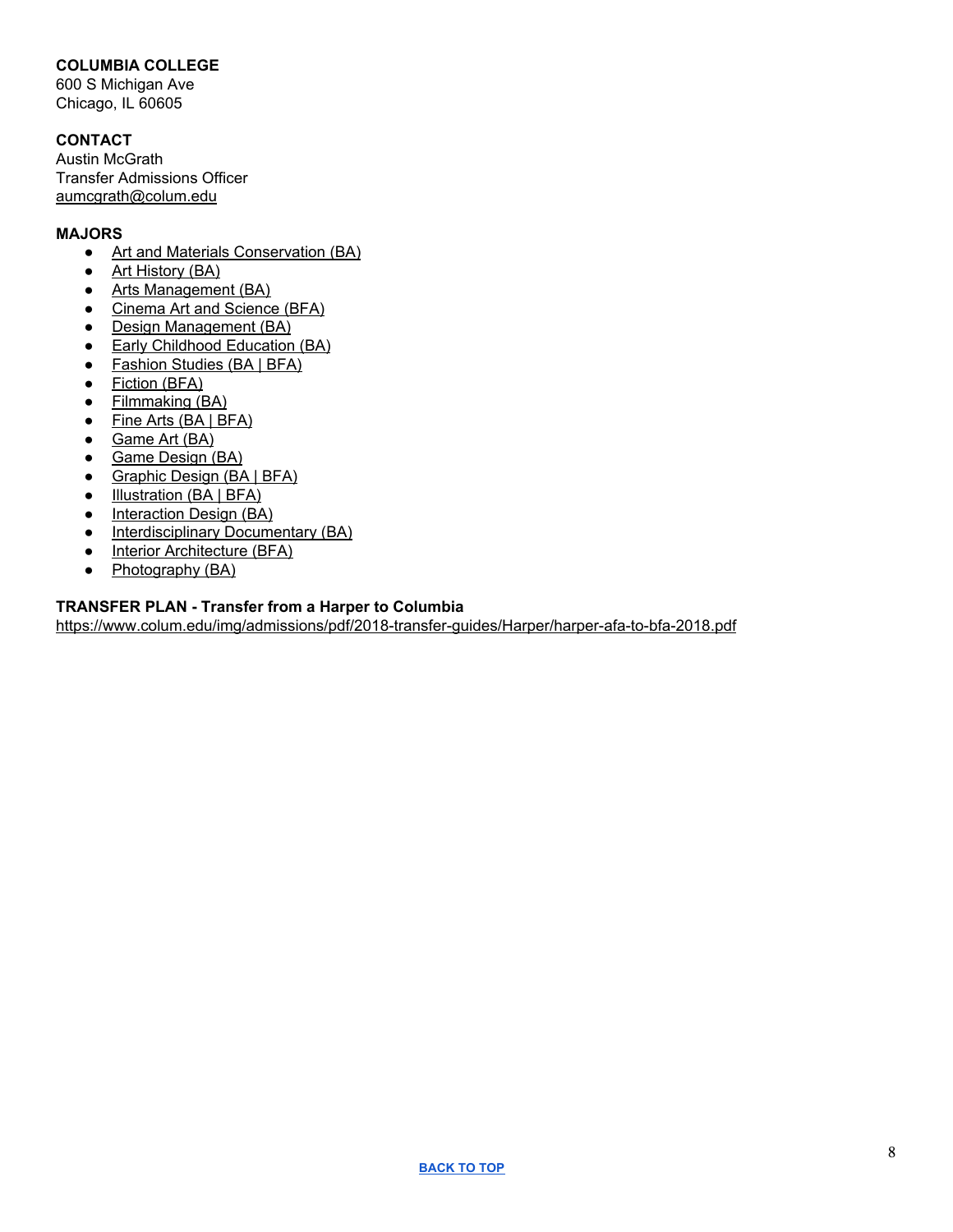# <span id="page-8-0"></span>**DEPAUL UNIVERSITY**

1 East Jackson Boulevard Chicago, IL 60604 312-362-8300 [http://www.depaul.edu](http://www.depaul.edu/) <https://www.depaul.edu/academics/undergraduate/majors/Pages/Art.aspx> <https://www.depaul.edu/admission-and-aid/types-of-admission/transfer-student/Pages/default.aspx>

# **CONTACT**

Nicole Tamayo Assistant Director, Transfer Admission & Adult Enrollment Center (312) 362-8189 [ntamayo1@depaul.edu](mailto:ntamayo1@depaul.edu)

#### **Majors**

- **● Art [\(BA\)](https://las.depaul.edu/academics/art-media-and-design/undergraduate/art-ba/Pages/default.aspx)**
- **● Art, Media, and [Design](https://las.depaul.edu/academics/art-media-and-design/undergraduate/art-media-design/Pages/default.aspx) (BA)**
- **● Art, Media, and [Design](https://las.depaul.edu/academics/art-media-and-design/undergraduate/art-media-design-bfa/Pages/default.aspx) (BFA)**

**Minors**

- **● Art [\(Minor\)](https://las.depaul.edu/academics/art-media-and-design/undergraduate/Pages/art-minor.aspx)**
- **● [Creative](https://las.depaul.edu/academics/art-media-and-design/undergraduate/Pages/creative-practice-minor.aspx) Writing: Art and Writing (Minor)**
- **● [Drawing](https://las.depaul.edu/academics/art-media-and-design/undergraduate/Pages/drawing-minor.aspx) (Minor)**
- **● [Graphic](https://las.depaul.edu/academics/art-media-and-design/undergraduate/Pages/graphic-art-minor.aspx) Art (Minor)**
- **● [Illustration](https://las.depaul.edu/academics/art-media-and-design/undergraduate/Pages/illustration-minor.aspx) (Minor)**
- **● [Photography](https://las.depaul.edu/academics/art-media-and-design/undergraduate/Pages/photography-minor.aspx) (Minor)**
- **● Studio Art [\(Minor\)](https://las.depaul.edu/academics/art-media-and-design/undergraduate/Pages/studio-art-minor.aspx)**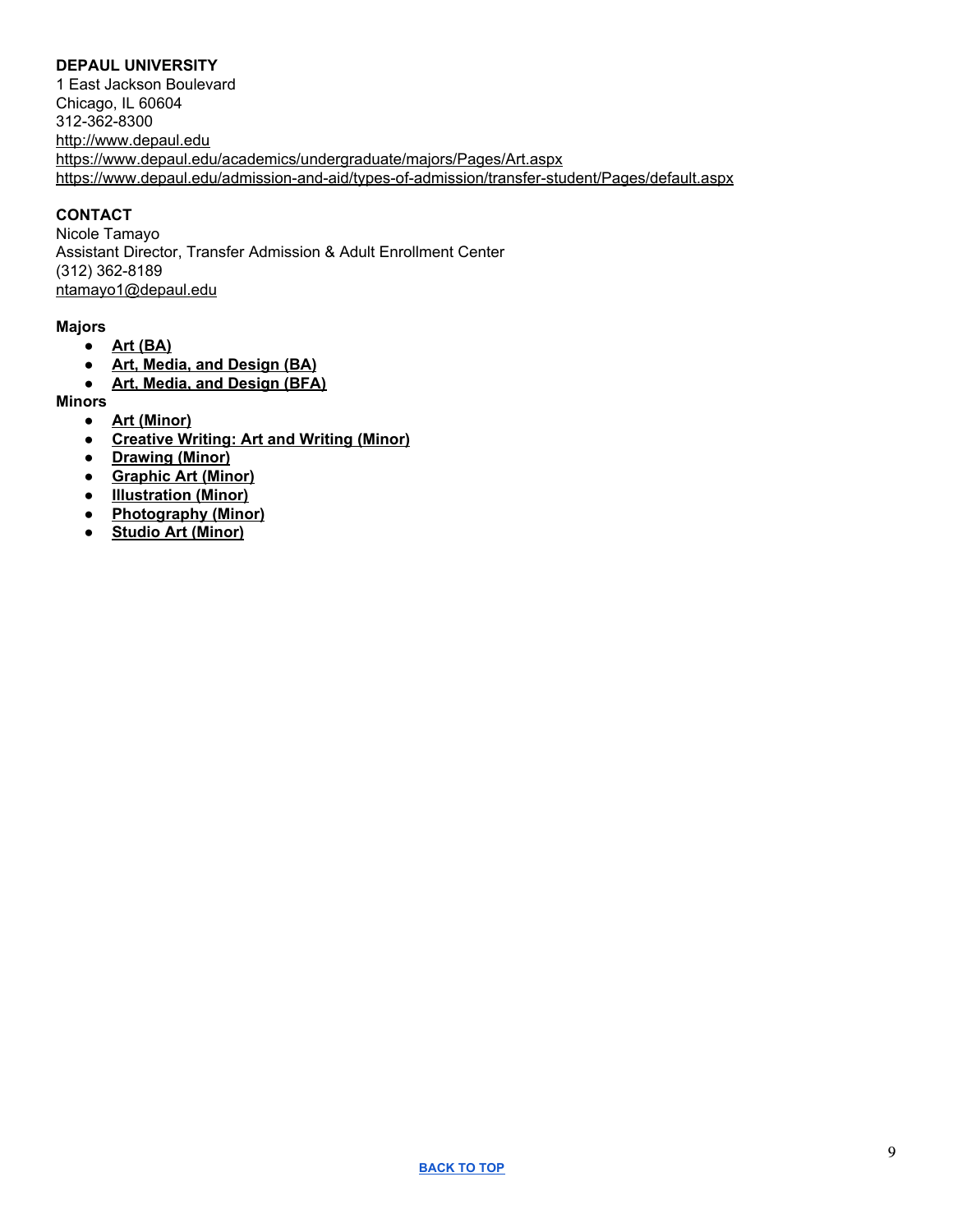## <span id="page-9-0"></span>**EASTERN ILLINOIS UNIVERSITY**

Charleston, IL 61920 1-800-252-5711 http://www.eiu.edu https://www.eiu.edu/art

#### **CONTACT**

School of Art and Design 217-581-3528 or *Office of Transfer Relations* 1221 Old Main 600 Lincoln Ave. Charleston, IL 61920 217-581-2120 Fax: 217-581-6452 transfer@eiu.edu

Rita Pearson Assistant Director of Admissions/Transfer Coordinator 217-581-7663 cfrip@eiu.edu

Renee Stroud Admissions and Internship Coordinator 217-581-2623 rstroud@eiu.edu

#### **MAJORS**

The BFA degree program has options in art education, graphic design, and art studio with emphasis in either two-dimensional media or three-dimensional media. The BA degree program has options in art history and art studio with emphasis in either two-dimensional media or three-dimensional media. More information regarding each degree option is available on that option's program page, found under the "Degrees / Options" tab in the top menu bar. Each option is designed to provide the student with in-depth experience and knowledge in a variety of studio techniques, art theories and historical perspectives.

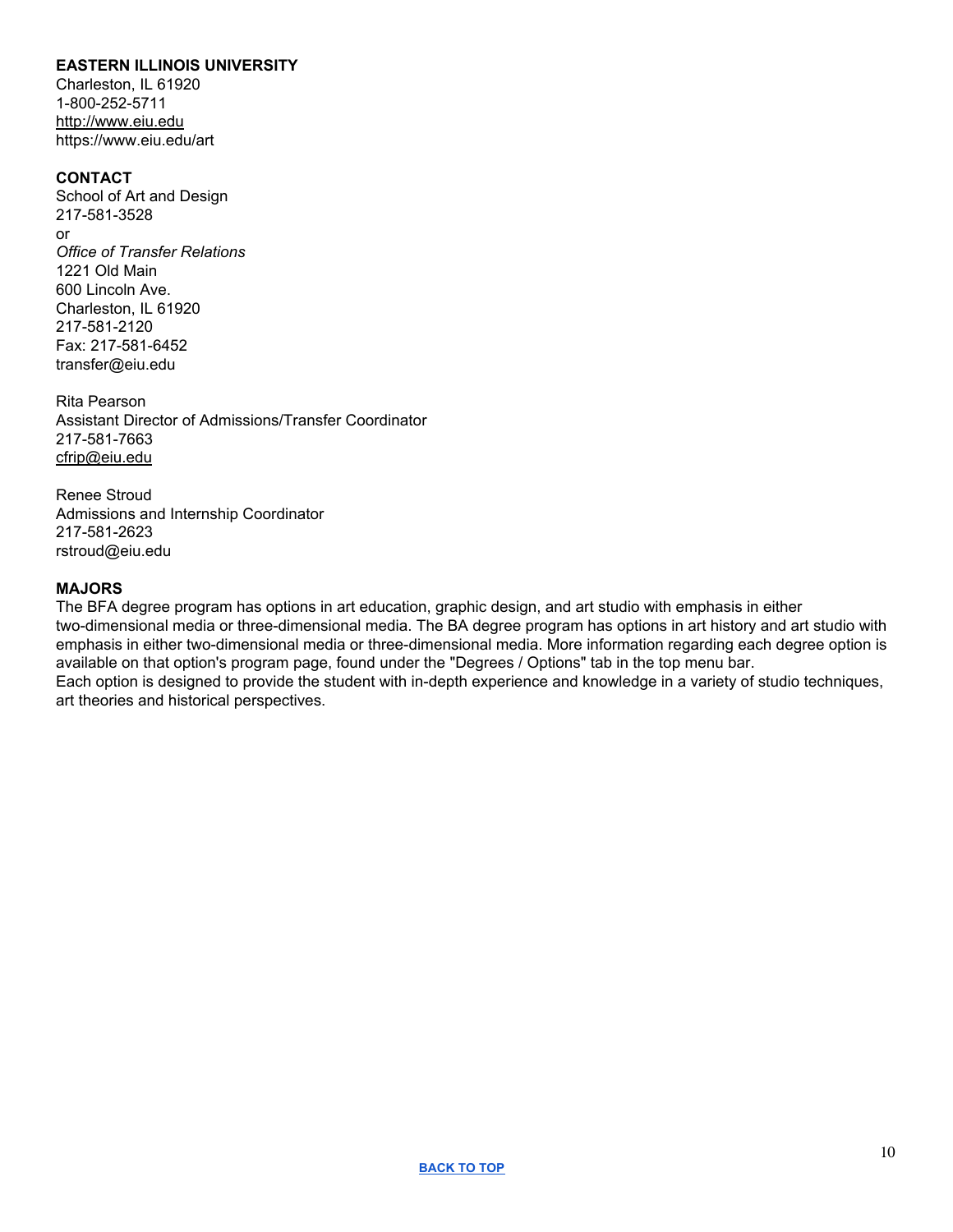# <span id="page-10-0"></span>**ELMHURST COLLEGE**

190 Prospect Elmhurst, IL 60126 630-617-3400 admit@elmhurst.edu <http://www.elmhurst.edu/> [http://public.elmhurst.edu/Art](http://public.elmhurst.edu/business) and Design https://www.elmhurst.edu/admission/transfer-adult-students

#### **CONTACT**

Office of Admission 630-617-3400 admit@elmhurst.edu

# **MAJORS**

Bachelor of Fine Arts Major Major in Studio Art Major in Art Business Major in Graphic Design Minor in Art Minor in Art History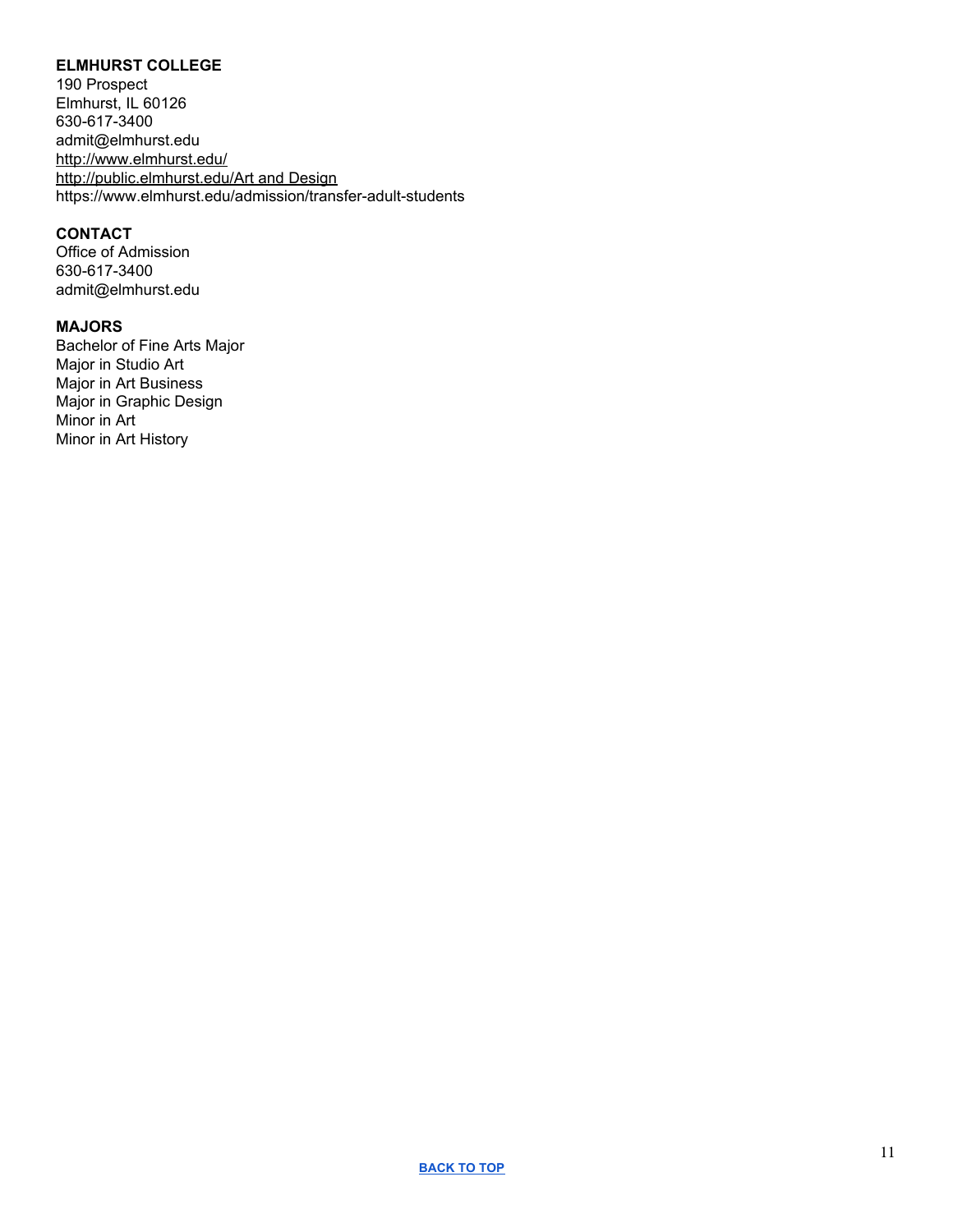## <span id="page-11-0"></span>**ILLINOIS STATE UNIVERSITY**

Normal, IL 61761 1-800-366-2478 [http://illinoisstate.edu](http://illinoisstate.edu/) http://Art and [Design.illinoisstate.edu/](http://business.illinoisstate.edu/)

# **CONTACT**

School of Art Campus Box 5620 Normal, IL 61790-5620 Phone: (309) 438-5621 Email: Art@ilstu.edu Office Location: [Center](http://maps.illinoisstate.edu/locations/visual/) for Visual Arts, room 119

# **MAJORS**

**Art [History](https://illinoisstate.edu/academics/art-history) Art Teacher [Education](https://illinoisstate.edu/academics/art-teacher-education)** [Bachelor](https://illinoisstate.edu/academics/bachelor-fine-arts) of Fine Arts [Graphic](https://illinoisstate.edu/academics/graphic-design) Design [Studio](https://illinoisstate.edu/academics/art-studio-arts) Arts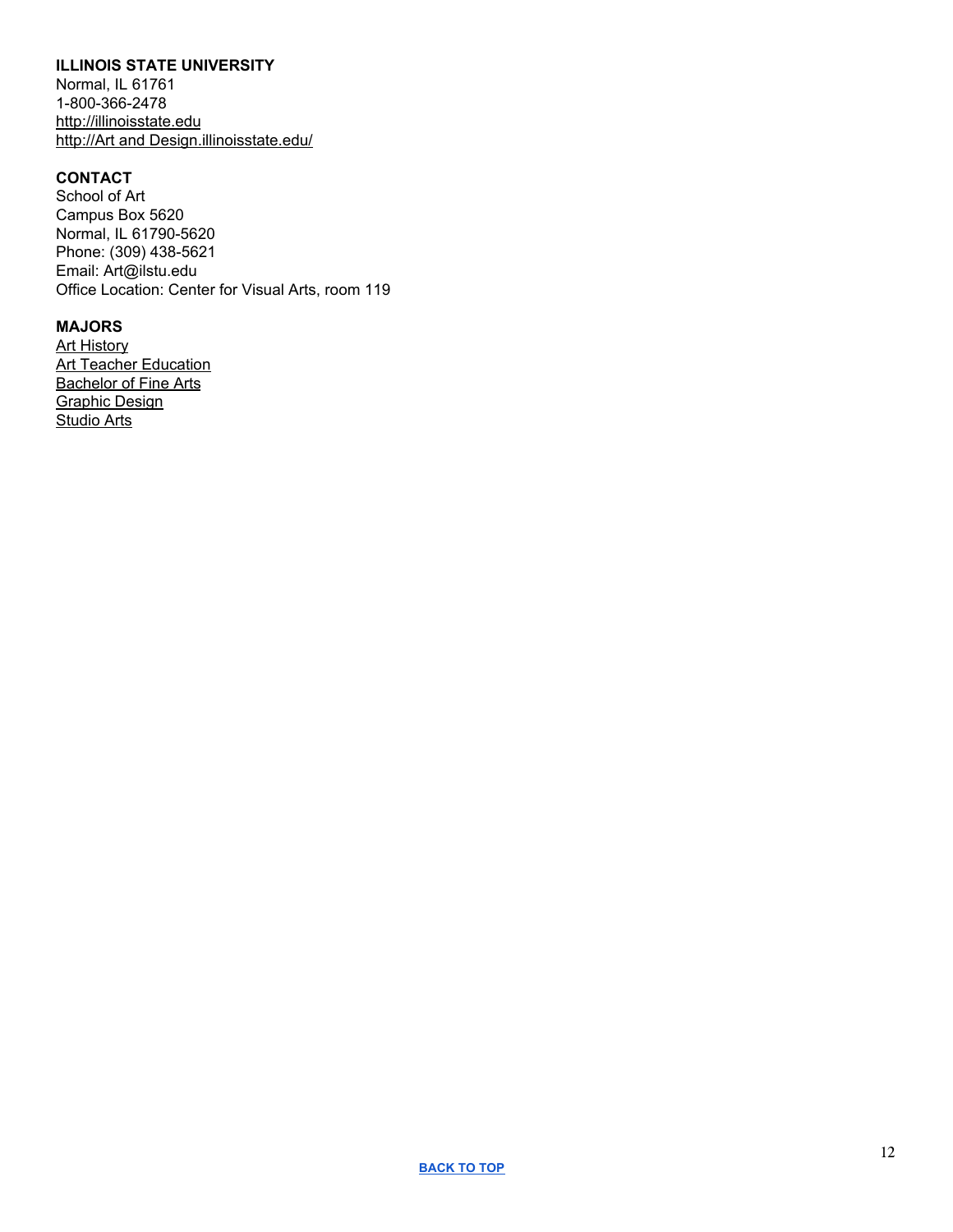# <span id="page-12-0"></span>**LOYOLA UNIVERSITY**

820 N. Michigan Avenue Chicago, IL 60611 312-915-6500 [http://www.luc.edu](http://www.luc.edu/) <https://luc.edu/finearts/>

#### **CONTACT**

Administrative Offices: Mundelein Center, Suite 1200 1020 W. Sheridan Road Chicago, IL 60660 Email: dfpa@luc.edu

## **MAJORS**

Students can major in art [history](http://www.luc.edu/finearts/academics/majorinarthistory/), studio art or visual [communication](http://www.luc.edu/finearts/academics/majorinvisualcommunication/). In studio art, students choose a particular concentration such as [drawing](http://www.luc.edu/finearts/academics/majorindrawingandpainting/) and painting, [photography,](http://www.luc.edu/finearts/academics/majorinphotography/) or ceramics and [sculpture](http://www.luc.edu/finearts/academics/majorinceramicsandsculpture/) to study in depth. Studio art and visual communication majors share a set of common foundation courses.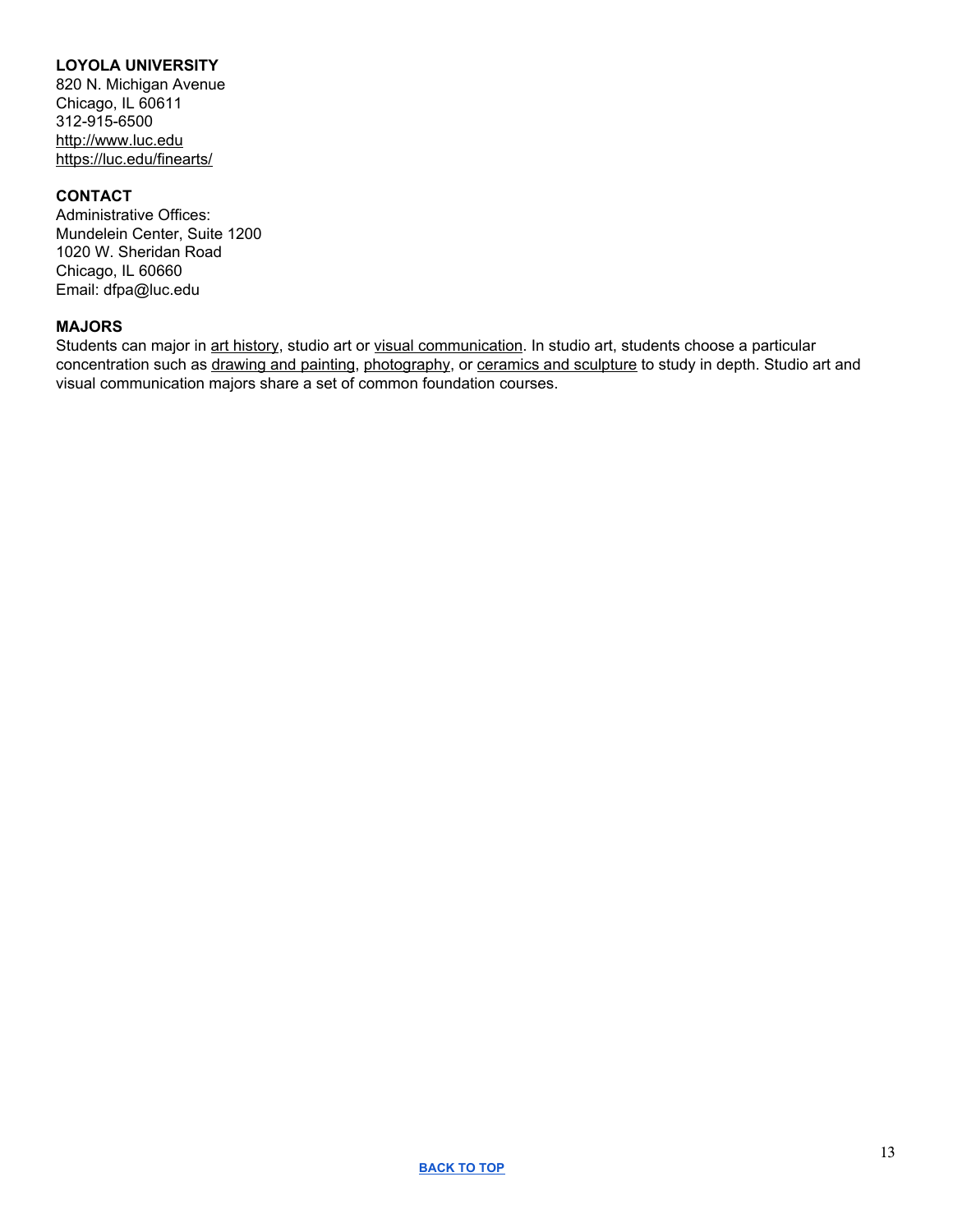## <span id="page-13-0"></span>**NORTHEASTERN ILLINOIS UNIVERSITY**

5500 North St. Louis Avenue Chicago, IL 60625 773-583-4050 [www.neiu.edu](http://www.neiu.edu/) <https://www.neiu.edu/academics/college-of-arts-and-sciences/departments/art>

# **CONTACT**

College of Art and Design and Management Office of Program Advisement (773) 442-4910 [p-advise@neiu.edu](mailto:p-advise@neiu.edu)

#### **ART MAJORS**

- Art, [B.A.](https://www.neiu.edu/programs/art-ba) (Studio and Art History concentrations)
- Art [Education,](https://www.neiu.edu/programs/art-education-ba) B.A. (K-12)
- [Graphic](https://www.neiu.edu/programs/graphic-design-bfa) Design, B.F.A.

#### **ART MINORS**

- Art [History,](https://www.neiu.edu/programs/art-history-minor) Minor
- [Interaction](https://www.neiu.edu/programs/interaction-design-minor) Design, Minor
- [Photography,](https://www.neiu.edu/programs/photography-minor) Minor
- [Studio](https://www.neiu.edu/programs/studio-art-minor) Art, Minor

#### **COURSE DESCRIPTIONS –** Art and Art History Course [Descriptions](http://catalog.neiu.edu/arts-sciences/art/#coursestext)

#### **ADVISING**

We have several advisors to assist you with transcripts, audits, transfer credits, course selection, career options, or any questions and concerns you may have. Once you declare your Art major, you will be assigned to one of the following faculty members as your primary contact:

- Kim Ambriz, Printmaking [k-ambriz@neiu.edu](mailto:k-ambriz@neiu.edu)
- Nate Mathews, Photography [n-mathews@neiu.edu](mailto:n-mathews@neiu.edu)
- Ana Nieves, Art History [a-nieves2@neiu.edu](mailto:a-nieves2@neiu.edu)
- Vida Sacic, Graphic Design [v-sacic@neiu.edu](mailto:v-sacic@neiu.edu)
- William Sieger, Art History [w-sieger@neiu.edu](mailto:w-sieger@neiu.edu)

Northeastern's Academic Advising will help you fulfill general education requirements.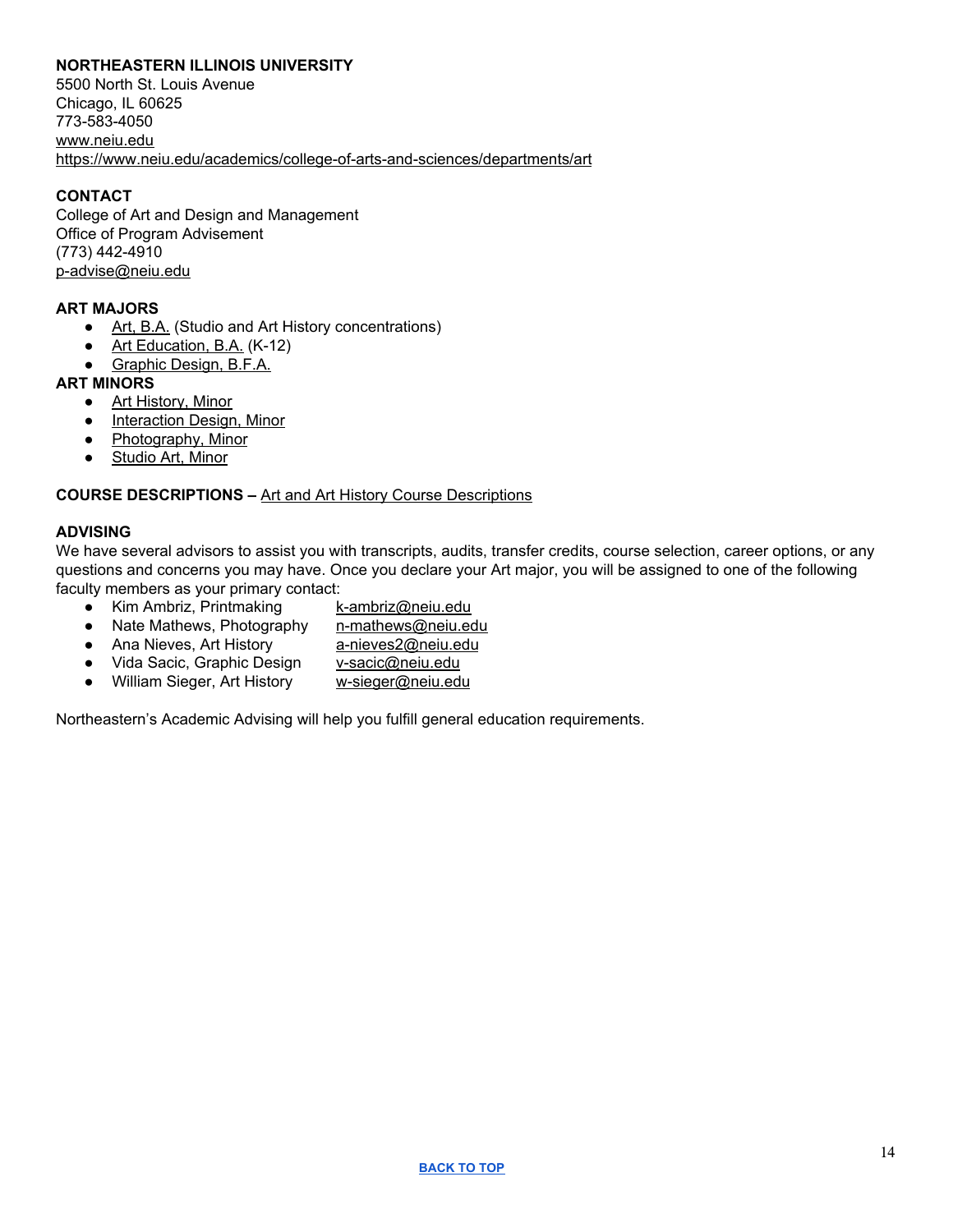#### <span id="page-14-0"></span>**NORTHERN ILLINOIS UNIVERSITY**

DeKalb, IL 60115 815-753-5000 [www.niu.edu](http://www.niu.edu/) [https://www.niu.edu/art](https://www.niu.edu/art/)

## **CONTACT**

School of Art and Design Jack Arends [Building](https://map.concept3d.com/?id=249&mrkIid=73816#!m/73816), room 215 815-753-1473 815-753-7701 (fax) artanddesigninfo@niu.edu

## **MAJORS**

B.F.A. Studio Art

- [Ceramics](https://www.niu.edu/art/undergraduate-programs/bfa-studio-art/ceramics.shtml)
- [Drawing](https://www.niu.edu/art/undergraduate-programs/bfa-studio-art/drawing.shtml)
- [Fiber](https://www.niu.edu/art/undergraduate-programs/bfa-studio-art/fiber.shtml)
- [Illustration](https://www.niu.edu/art/undergraduate-programs/bfa-studio-art/illustration.shtml)
- [Metal](https://www.niu.edu/art/undergraduate-programs/bfa-studio-art/metal.shtml)
- [Painting](https://www.niu.edu/art/undergraduate-programs/bfa-studio-art/painting.shtml)
- [Photography](https://www.niu.edu/art/undergraduate-programs/bfa-studio-art/photography.shtml)
- [Printmaking](https://www.niu.edu/art/undergraduate-programs/bfa-studio-art/printmaking.shtml)
- [Sculpture](https://www.niu.edu/art/undergraduate-programs/bfa-studio-art/sculpture.shtml)
- [Time](https://www.niu.edu/art/undergraduate-programs/bfa-studio-art/time-arts.shtml) Arts
- Visual [Communications](https://www.niu.edu/art/undergraduate-programs/bfa-studio-art/visual-communications.shtml)
- B.A. and [B.S.](https://www.niu.edu/art/undergraduate-programs/ba-bs-art.shtml) Art
- B.S.Ed. Art and Design [Education](https://www.niu.edu/art/undergraduate-programs/art-and-design-education.shtml)
- B.A. Art [History](https://www.niu.edu/art/undergraduate-programs/art-history.shtml)
- [Accelerated](https://www.niu.edu/art/undergraduate-programs/ba-jd-program.shtml) B.A./J.D. Program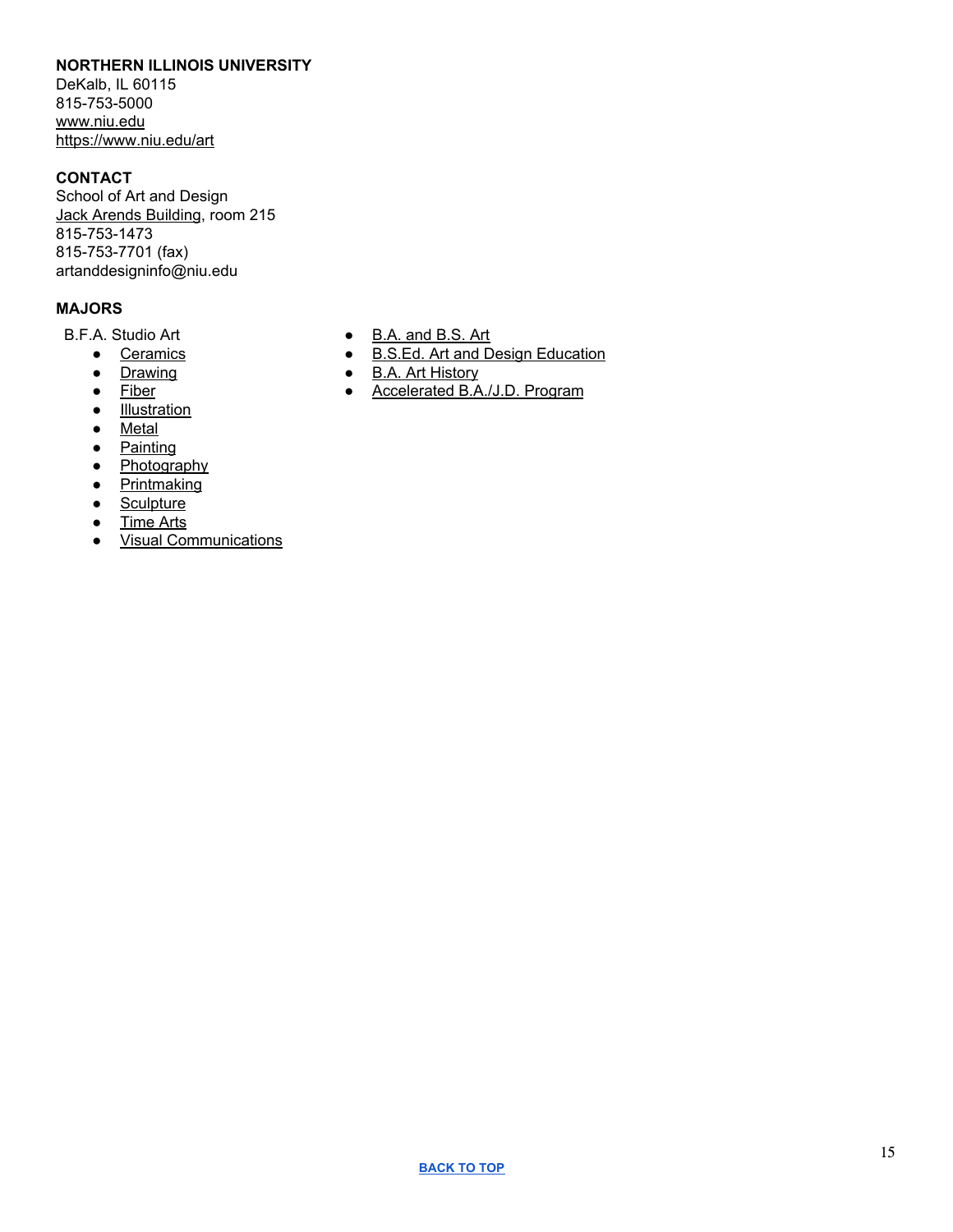## <span id="page-15-0"></span>**ROOSEVELT UNIVERSITY**

1400 N. Roosevelt Blvd. Schaumburg IL 60173 847-619-8600 <http://www.roosevelt.edu/> <https://www.roosevelt.edu/academics/programs/minor-in-fine-art#> <https://www.roosevelt.edu/admission/transfer>

#### **CONTACT**

Transfer Thursdays | Chicago and Schaumburg Campus Appointments available from 9:00am to 7:00pm

Take a tour of campus, receive an unofficial transcript evaluation, and learn about our scholarship opportunities for full-time students. Students who bring official transcripts will be reviewed for on the spot admission.

Walter E. Heller College of Art and Design 1400 North Roosevelt Boulevard, room 130 Schaumburg, IL 60173 847-619-4850

#### **MAJORS**

Minor In Fine Art

The minor in fine art teaches students to be creative and critical thinkers as well as innovators and problem solvers, which may lead to successful careers in fields as diverse as education, art therapy, nonprofit management, marketing, media, technology and business. In addition, the study of art encourages students to address and contemplate life's big questions: Who am I? What is my work ethic? Where do I fit in the world? What do I have to say?

**LOCATION:** Chicago **START TERM:** Fall, Spring

The fine art minor provides students with an opportunity to investigate, interrogate and create art in a socially conscious context. Whether through art history or introduction to art courses that bring the world of art alive, or through studio art classes in areas such as ceramics, drawing and textile arts, students with a minor in fine art come to appreciate the personal, social, political and economic impact that art has on the world.

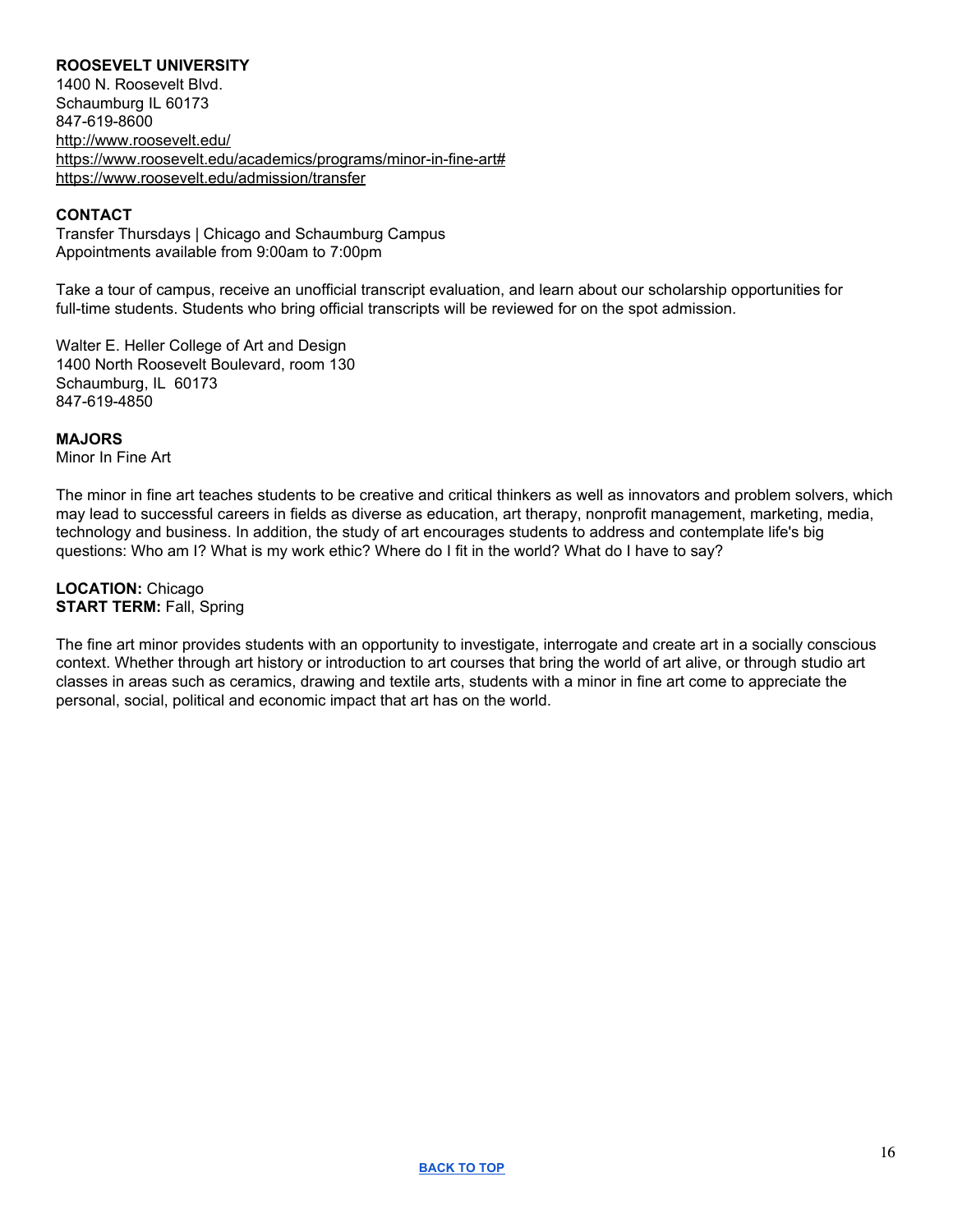# <span id="page-16-0"></span>**SCHOOL OF THE ART INSTITUTE OF CHICAGO (SAIC)**

School of the Art Institute of Chicago Office of Admissions Sullivan Center 36 South Wabash, 12th Floor Chicago, IL 60603-3103

## **CONTACT**

Sioban Lombardi Assistant Director Undergraduate Admissions

312/629-6126 (office) 312/401-5253 (cell) 312/629-6101 (fax)

#### [http://www.saic.edu/admissions/ug/](https://na01.safelinks.protection.outlook.com/?url=http%3A%2F%2Fwww.saic.edu%2Fadmissions%2Fug%2F&data=02%7C01%7Ccroderic%40harpercollege.edu%7Cd13b96062f58479c9c9e08d6913373c6%7C41791c41ffcb45e49c1d11a6b502a6d7%7C0%7C0%7C636856047515682279&sdata=f%2Bd98qRlIqFYlUmCMWh%2Fn3nLSMMM6Syks1cayIMWNjE%3D&reserved=0)

#### **MAJORS**

- [Animation](http://www.saic.edu/academics/areasofstudy/animation/)
- [Art/Design](http://www.saic.edu/academics/areasofstudy/artdesignandpolitics/) and Politics
- Art and [Science](http://www.saic.edu/academics/areasofstudy/artandscience/)
- [Architecture](http://www.saic.edu/academics/departments/aiado)
- Arts [Administration](http://www.saic.edu/academics/departments/arts-administration-and-policy) and Policy
- Art [Education](http://www.saic.edu/academics/departments/art-education)
- Art History, Theory, and [Criticism](http://www.saic.edu/academics/departments/art-history-theory-and-criticism)
- Art and [Technology](http://www.saic.edu/academics/departments/art-and-technology-studies/) Studies
- Art [Therapy](http://www.saic.edu/academics/departments/art-therapy)
- Books and [Publishing](http://www.saic.edu/academics/areasofstudy/booksandpublishing/)
- [Ceramics](http://www.saic.edu/academics/departments/ceramics)
- [Costume](http://saic.edu/academics/departments/fashion-design) Design
- Comics and [Graphic](http://www.saic.edu/academics/areasofstudy/comicsandgraphicnovels/) Novels
- Community and Social [Engagement](http://www.saic.edu/academics/areasofstudy/communityandsocialengagement/)
- [Designed](http://www.saic.edu/academics/departments/aiado) Objects
- Digital [Imaging](http://www.saic.edu/academics/areasofstudy/digitalimaging/)
- Digital [Communication](http://www.saic.edu/academics/departments/visual-communication-design)
- [Economic](http://www.saic.edu/academics/areasofstudy/economicinequalityclass/) Inequality & Class
- [Exhibition](http://www.saic.edu/academics/areasofstudy/exhibitionandcuratorialstudies/) and Curatorial Studies
- [Fashion](http://saic.edu/academics/departments/fashion-design) Design
- Fiber and [Material](http://www.saic.edu/academics/departments/fiber-and-material-studies) Studies
- Film, Video, New Media, and [Animation](http://saic.edu/academics/departments/fvnma/)
- [Furniture](http://www.saic.edu/academics/departments/aiado) Design
- Game [Design](http://www.saic.edu/academics/areasofstudy/gamedesign/)
- [Graphic](http://www.saic.edu/academics/departments/visual-communication-design) Design
- Gender and [Sexuality](http://www.saic.edu/academics/areasofstudy/gendersexuality/)
- Historic [Preservation](http://www.saic.edu/academics/departments/hpres)
- [Illustration](http://www.saic.edu/academics/areasofstudy/illustration/)
- Interior [Architecture](http://www.saic.edu/academics/departments/aiado)
- [Liberal](http://www.saic.edu/academics/departments/liberal-arts) Arts
- [Museum](http://www.saic.edu/academics/areasofstudy/museumstudies/) Studies
- New Arts [Journalism](http://www.saic.edu/academics/departments/new-arts-journalism)
- Painting and [Drawing](http://www.saic.edu/academics/departments/painting-and-drawing)
- [Performance](http://www.saic.edu/academics/departments/performance)
- [Photography](http://www.saic.edu/academics/departments/photography)
- [Playwriting/Screenwriting](http://www.saic.edu/academics/areasofstudy/playwritingscreenwriting/)
- [Printmedia](http://www.saic.edu/academics/departments/printmedia)
- [Product](http://www.saic.edu/academics/departments/aiado) Design
- Public Space, Site, [Landscape](http://www.saic.edu/academics/areasofstudy/publicspacesiteandlandscape/)
- Race & [Ethnicity](http://www.saic.edu/academics/areasofstudy/raceethnicity/)
- [Sculpture](http://saic.edu/academics/departments/sculpture)
- Social [Media](http://www.saic.edu/academics/areasofstudy/socialmediaandtheweb/) and the Web
- [Sound](http://www.saic.edu/academics/departments/sound)
- [Sustainable](http://www.saic.edu/academics/areasofstudy/sustainabledesign/) Design
- [Teaching](http://www.saic.edu/academics/departments/art-education)
- Visual and Critical [Studies](http://www.saic.edu/academics/departments/visual-and-critical-studies)
- Visual [Communication](http://www.saic.edu/academics/departments/visual-communication-design) Design
- [Writing](http://saic.edu/academics/departments/writing)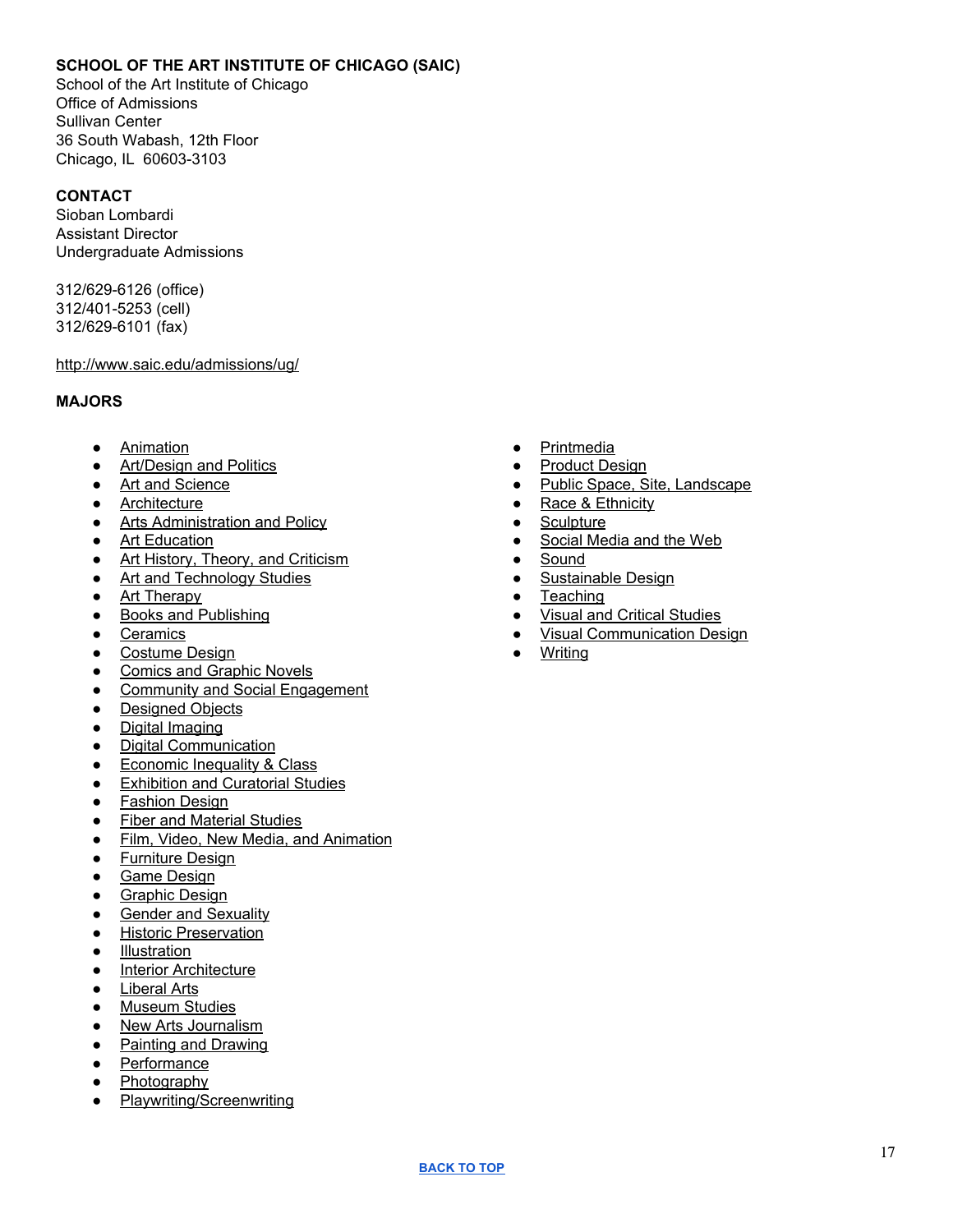#### <span id="page-17-0"></span>**SOUTHERN ILLINOIS UNIVERSITY – CARBONDALE**

Carbondale, IL 62901 618-536-4405

[http://www.siu.edu](http://www.siu.edu/) https://cola.siu.edu/artanddesign

#### **CONTACT**

School of Art and Design Allyn Building, 1100 South Normal Avenue Mail Code 4301 Carbondale, IL 62901 P: 618-453-4315 F: 618-453-7710 E: adoffice@siu.edu

The office of Academic Advisement in the School of Art & Design provides a central location for advising students on admission, financial aid and scholarships, course enrollment, and transfer credits.

| Academic Advisor      | Head of Undergraduate Studies |
|-----------------------|-------------------------------|
| Valerie Brooks-Wallin | <b>Pattie Chalmers</b>        |
| Allyn 103             | Associate Professor, Ceramics |
| (618) 453-4313        | Pulliam Ind. Wing 14H         |
| vlbrooks@siu.edu      | (618) 453-1821                |
|                       | chalmers@siu.edu              |

#### **MAJORS**

The School of Art and Design offers two undergraduate degrees: Bachelor of Fine Arts (BFA) and Bachelor of Arts (BA).

The BFA, a professional degree, includes ten specializations:

- Art [Education](https://cola.siu.edu/artanddesign/about-us/specializations/art-education/index.php)
- [Ceramics](https://cola.siu.edu/artanddesign/about-us/specializations/ceramics.php)
- [Communication](https://cola.siu.edu/artanddesign/about-us/specializations/comm-design.php) Design
- [Drawing](https://cola.siu.edu/artanddesign/about-us/specializations/drawing.php)
- [Glass](https://cola.siu.edu/artanddesign/about-us/specializations/glass.php)
- [Industrial](https://cola.siu.edu/artanddesign/about-us/specializations/industrial-design.php) Design
- [Metalsmithing](https://cola.siu.edu/artanddesign/about-us/specializations/metalsmithing.php)
- [Painting](https://cola.siu.edu/artanddesign/about-us/specializations/painting.php)
- [Printmaking](https://cola.siu.edu/artanddesign/about-us/specializations/printmaking.php)
- [Sculpture](https://cola.siu.edu/artanddesign/about-us/specializations/sculpture.php)

Under the BA degree there is one major: Art

- Art [History](https://cola.siu.edu/artanddesign/about-us/specializations/art-history.php)
- [General](https://cola.siu.edu/artanddesign/about-us/specializations/general-studio.php) Studio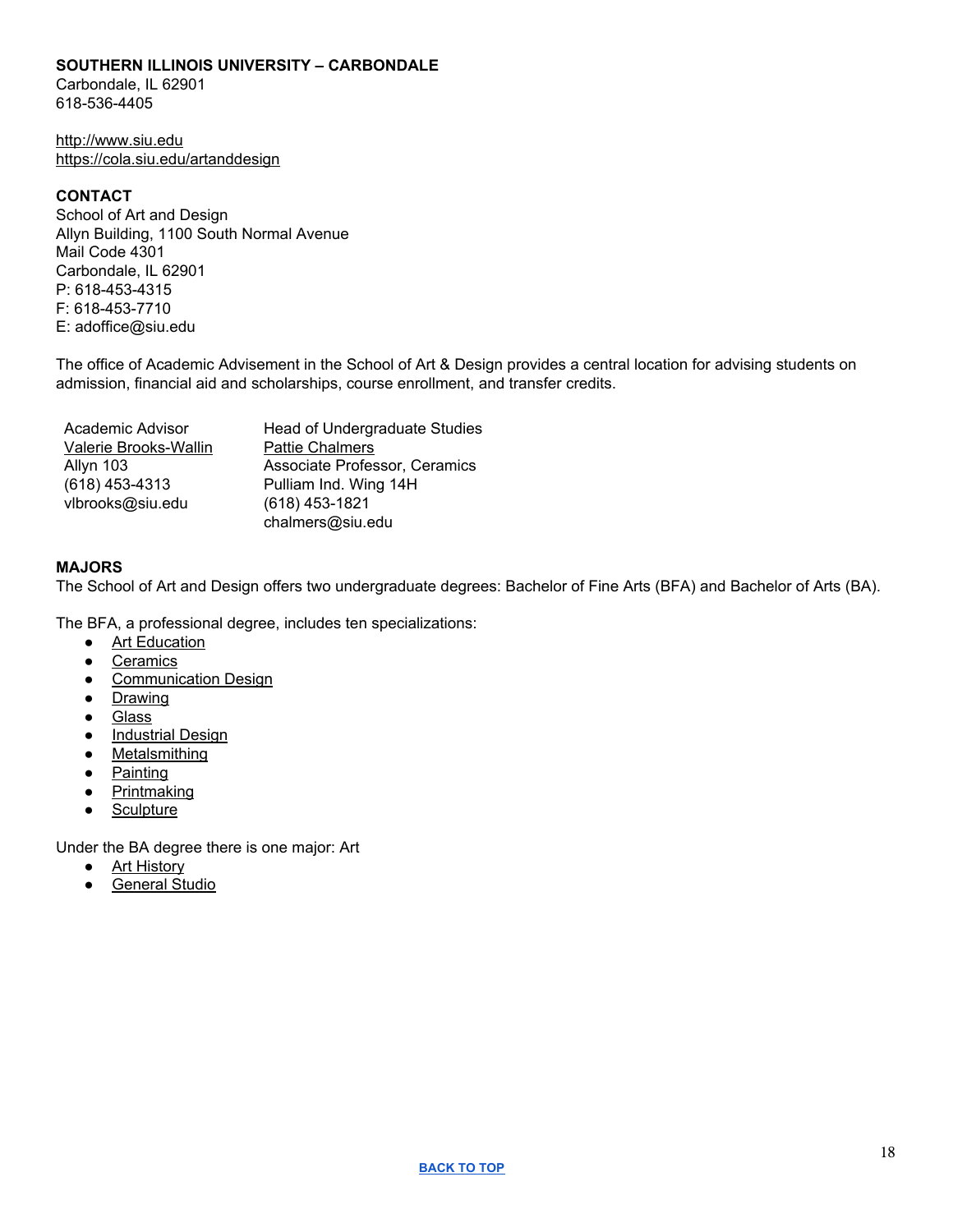#### <span id="page-18-0"></span>**SOUTHERN ILLINOIS UNIVERSITY – EDWARDSVILLE**

Edwardsville, IL 62026-1186 618-650-3840 [http://www.siue.edu](http://www.siue.edu/BUSINESS/advisement/HARPERCOLLEGE.html) http://www.siue.edu/artsandsciences/art/index.shtml

## **CONTACT**

#### **Art and Design Building**

Room 1202 Monday-Friday 8 a.m.-Noon and 1-4:30 p.m. Phone: 618-650-3183 Phone: 618-650-3073 Fax: 618-650-3096 Email Contact:Pam Biason: pbiason@siue.edu

Mailing Address: Department of Art and Design Southern Illinois University Edwardsville Campus Box 1774 Edwardsville, IL 62026

#### **MAJORS**

- Art Art [Education](http://www.siue.edu/academics/degrees-and-programs/undergraduate/art-education/) BS
- Art Art [History](http://www.siue.edu/academics/degrees-and-programs/undergraduate/art-history/) BA
- Art Art Studio [Specialization](http://www.siue.edu/academics/degrees-and-programs/undergraduate/art-studio/) BA, BS
- Art and [Design](http://www.siue.edu/academics/degrees-and-programs/undergraduate/art-design/) BFA
	- [Ceramics](http://www.siue.edu/artsandsciences/art/studios-and-disciplines/ceramics-and-glass/index.shtml)
	- [Drawing](http://www.siue.edu/artsandsciences/art/studios-and-disciplines/drawing/index.shtml)
	- o [Graphic](http://www.siue.edu/artsandsciences/art/studios-and-disciplines/graphic-design/index.shtml) Design
	- [Metalsmithing](http://www.siue.edu/artsandsciences/art/studios-and-disciplines/metalsmithing/index.shtml)
	- [Painting](http://www.siue.edu/artsandsciences/art/studios-and-disciplines/painting/index.shtml)
	- [Photography](http://www.siue.edu/artsandsciences/art/studios-and-disciplines/photography-and-digital-arts/index.shtml)
	- [Printmaking](http://www.siue.edu/artsandsciences/art/studios-and-disciplines/printmaking/index.shtml)
	- [Sculpture](http://www.siue.edu/artsandsciences/art/studios-and-disciplines/sculpture/index.shtml)
	- [Textiles](http://www.siue.edu/artsandsciences/art/studios-and-disciplines/textiles/index.shtml)
- Art and [Design](http://www.siue.edu/academics/degrees-and-programs/graduate/art-studio/) Studio MFA
- **Art Therapy [Counseling](http://www.siue.edu/academics/degrees-and-programs/graduate/art-therapy/) MA**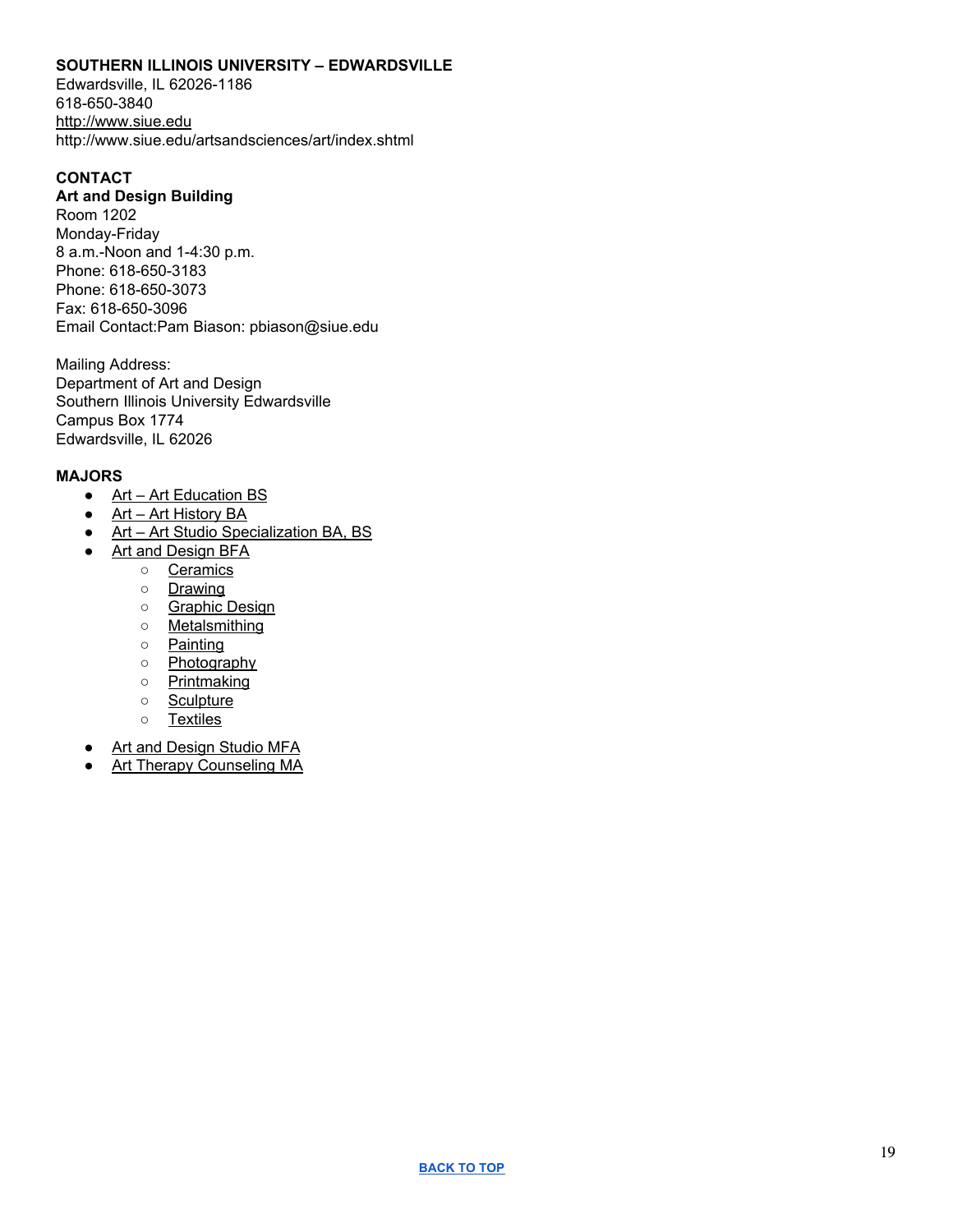# <span id="page-19-0"></span>**TRINITY CHRISTIAN COLLEGE**

Art and Design Department 6601 W. College Dr. Palos Heights, IL 60463

# **CONTACT**

Transfer Admissions Representative Cynthia Coffey 708.239.4708 [cynthia.coffey@trnty.edu](mailto:cynthia.coffey@trnty.edu)

# **MAJORS**

B.A. In Art Education B.A., B.F.A. And Minor in Art Studio

- Drawing
- Painting
- Photography
- Sculpture

Minor in Art History

B.S. in Art Therapy

B.A. and Minor in Digital Design

B.A., B.F.A. And Minor in Graphic Design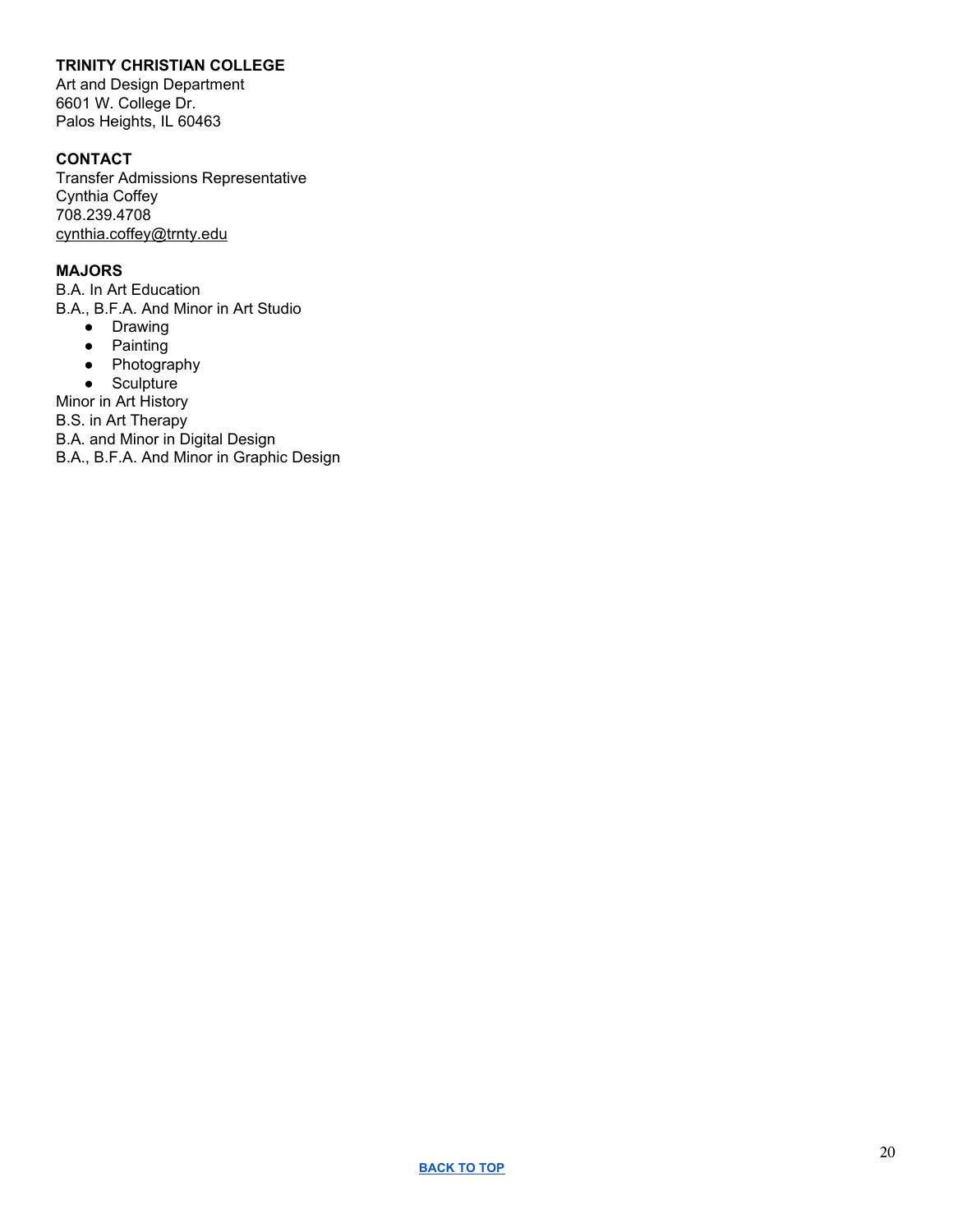## <span id="page-20-0"></span>**UNIVERSITY OF ILLINOIS AT CHICAGO**

College of Architecture, Design, and the Arts Chicago, IL 60680 312-996-4350 [http://www.uic.edu](http://www.uic.edu/) https://cada.uic.edu

#### **CONTACT**

Administration Offices 929 West Harrison Street 303 Jefferson Hall (M/C 033) Chicago, IL 60607

Director of Recruitment Chevonne M. Totten-Garner [cadainfo@uic.edu](mailto:cadainfo@uic.edu) 312.413.9427

College Recruiter Evelyn Gaynor [egaynor@uic.edu](mailto:egaynor@uic.edu) 312.355.3571

The UIC College of Architecture, Design, and the Arts educates and mentors the next generation of visual and performing artists, designers, architects, art historians and museum professionals.

The college has four schools: architecture, art and art history, design, and theatre and music. The faculty, internationally recognized in their fields, foster a transformative learning environment. The goal: to help students become critical thinkers, innovative practitioners, involved community members and leading professionals.

#### **MAJORS**

BFA in Art

- Painting
- Sculpture
- Drawing
- Moving Image
- New Media
- Photography

Minor in Art BFA Art Education BA in Art History Minor in Art History Minor in Museum & Exhibition Studies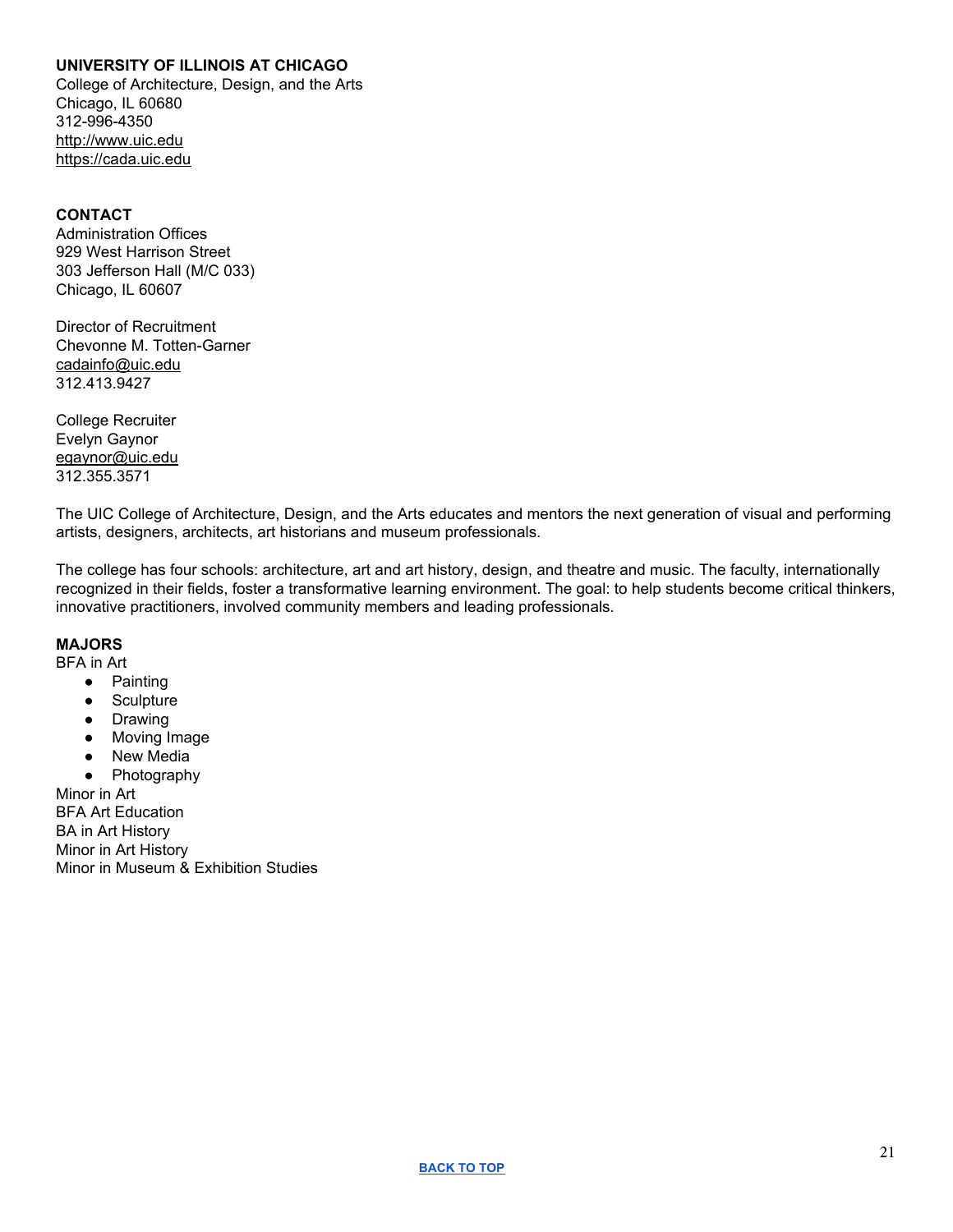### <span id="page-21-0"></span>**UNIVERSITY OF ILLINOIS AT URBANA CHAMPAIGN**

Urbana, IL 61801 217-333-0302 <http://illinois.edu/> [https://faa.illinois.edu](https://faa.illinois.edu/) [https://art.illinois.edu](https://art.illinois.edu/)

# **CONTACT**

School of Art + Design Coordinator of Undergraduate Academic Affairs Mark Avery 217-333-6632 [mavery@illinois.edu](mailto:mavery@illinois.edu)

# **MAJORS**

The School of Art + Design offers these BFA programs:

- Art + [Design](https://art.illinois.edu/index.php/prospective/academics/undergraduate-programs/art-design-minor) Minor
- Art [Education](https://art.illinois.edu/index.php/prospective/academics/undergraduate-programs/art-education) (minor [available\)](https://art.illinois.edu/index.php/prospective/academics/undergraduate-programs/art-education-minor)
- Art [History](https://art.illinois.edu/index.php/prospective/academics/undergraduate-programs/art-history) (minor [available\)](https://art.illinois.edu/index.php/prospective/academics/undergraduate-programs/art-history-minor)
- Crafts: [Metal](https://art.illinois.edu/index.php/prospective/academics/undergraduate-programs/crafts)
- [Graphic](https://art.illinois.edu/index.php/prospective/academics/undergraduate-programs/graphic-design) Design
- [Industrial](https://art.illinois.edu/index.php/prospective/academics/undergraduate-programs/industrial-design) Design
- New [Media](https://art.illinois.edu/index.php/prospective/academics/undergraduate-programs/new-media)
- [Painting](https://art.illinois.edu/index.php/prospective/academics/undergraduate-programs/painting)
- [Photography](https://art.illinois.edu/index.php/prospective/academics/undergraduate-programs/photography)
- [Sculpture](https://art.illinois.edu/index.php/prospective/academics/undergraduate-programs/sculpture)
- [Studio](http://catalog.illinois.edu/undergraduate/faa/academic-units/school-art-design/studioart/) Art (Coming Fall 2020)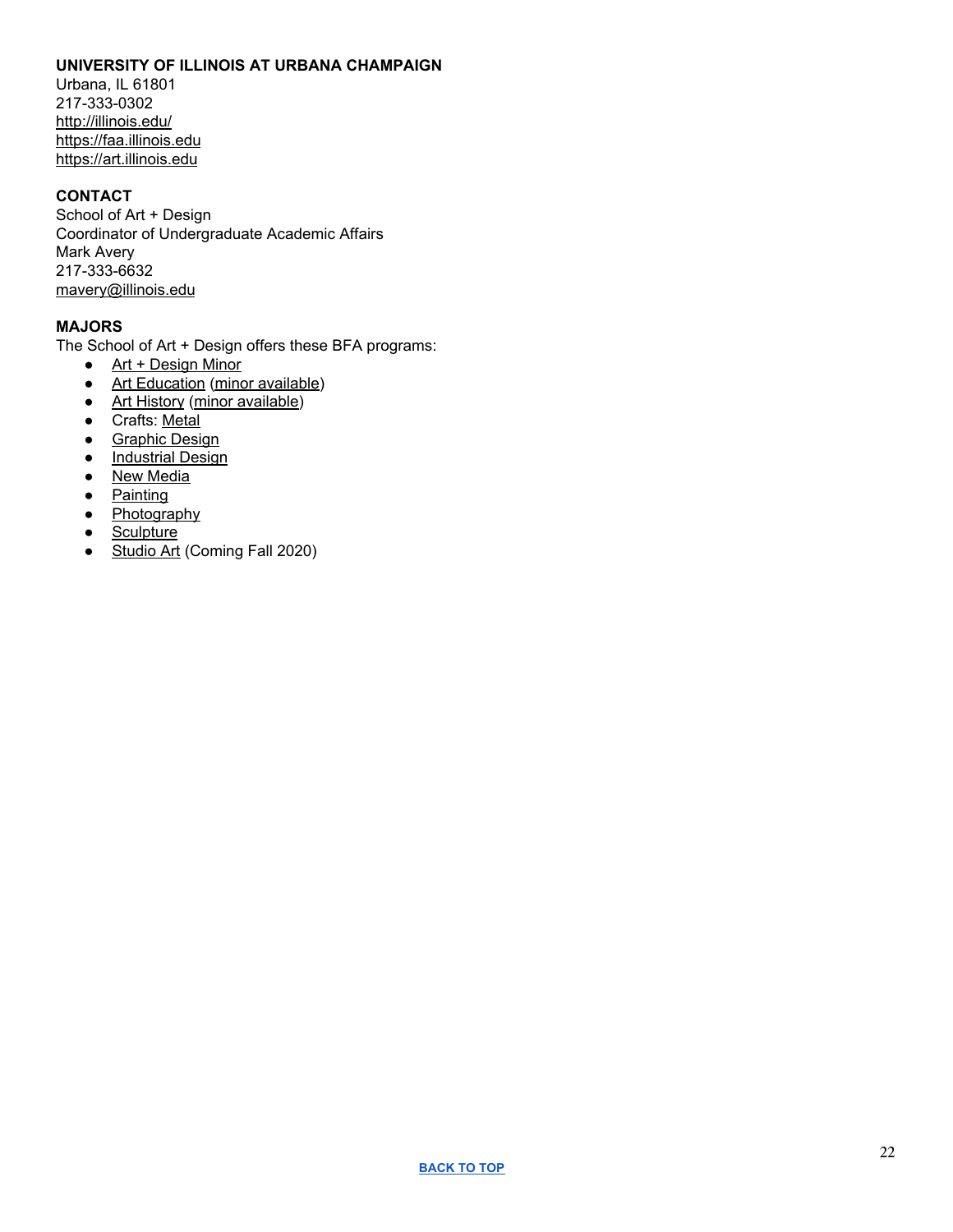# <span id="page-22-0"></span>**WESTERN ILLINOIS UNIVERSITY**

Macomb, IL 61455 309-298-3157 <http://www.wiu.edu/> [http://www.wiu.edu/academics/majors/fine\\_arts\\_and\\_communication/art-bfa.php](http://www.wiu.edu/academics/majors/fine_arts_and_communication/art-bfa.php)

# **CONTACT**

Sara Lytle Director of Advising 309-298-1619 [SM-Lytle@wiu.edu](mailto:SM-Lytle@wiu.edu)

## **MAJORS**

Accountancy **Economics** Finance Human Resource Management Information Management Management Marketing Supply Chain Management

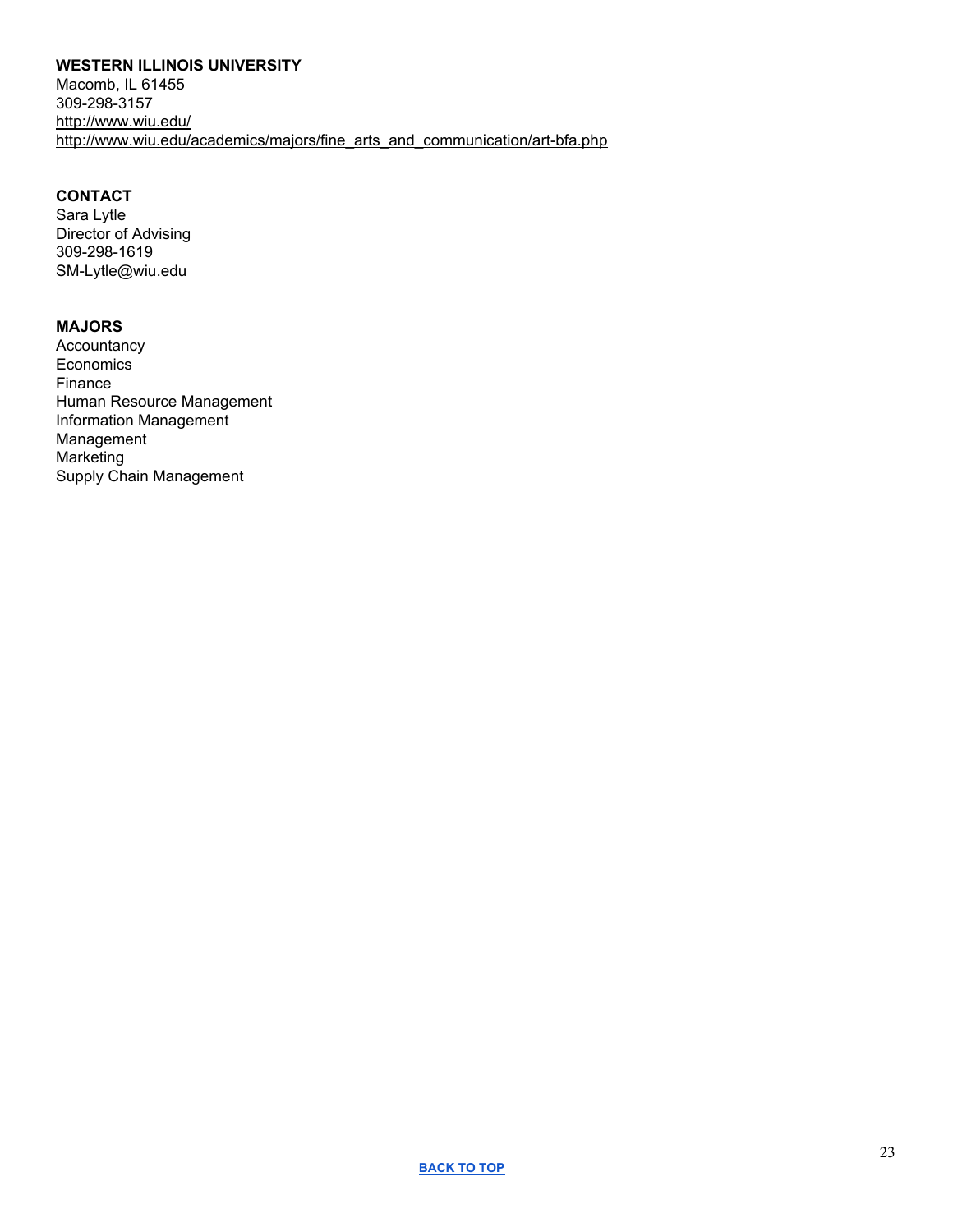# <span id="page-23-0"></span>**KANSAS CITY ART INSTITUTE (KCAI)**

1820, 4415 Warwick Blvd, Kansas City, MO 64111 [https://kcai.edu](https://kcai.edu/)

## **CONTACT**

Kansas City Art Institute 4415 Warwick Blvd. Kansas City, Mo. 64111-1820 Toll free: 800-522-5224 (for admissions and financial aid) or: 816-472-4852 (for directory of all other departments)

[Questions](https://apply.kcai.edu/register/inquiry) about enrolling at KCAI Information about KCAI, classes, how to apply, and requirements for attendance

#### <https://kcai.edu/admissions-team>

Darcy Deal, MFA Senior Academic Affairs Specialist cell: 816.982.5344 fax: 816.802.3309

#### **MAJORS**

- [ANIMATION](https://kcai.edu/academics/majors/animation/)
- **•** ART [HISTORY](https://kcai.edu/academics/majors/art-history/)
- [CERAMICS](https://kcai.edu/academics/majors/ceramics/)
- [CREATIVE](https://kcai.edu/academics/majors/creative-writing/) WRITING
- [FIBER](https://kcai.edu/academics/majors/fiber/)
- **•** [FILMMAKING](https://kcai.edu/academics/majors/filmmaking/)
- **[GRAPHIC](https://kcai.edu/academics/majors/graphic-design/) DESIGN**
- **•** [ILLUSTRATION](https://kcai.edu/academics/majors/illustration/)
- [INTERACTIVE](https://kcai.edu/academics/majors/interactive-arts/) ARTS
- [PAINTING](https://kcai.edu/academics/majors/painting/)
- [PHOTOGRAPHY](https://kcai.edu/academics/majors/photography/)
- **•** [PRINTMAKING](https://kcai.edu/academics/majors/printmaking/)
- **[PRODUCT](https://kcai.edu/academics/majors/product-design/) DESIGN**
- [SCULPTURE](https://kcai.edu/academics/majors/sculpture/)

FRESHMAN [FOUNDATION](https://kcai.edu/academics/foundation/) [LIBERAL](https://kcai.edu/academics/majors/liberal-arts/) ARTS [OFF-CAMPUS](https://kcai.edu/academics/offcampus-studies/) STUDIES [CERTIFICATE](https://kcai.edu/academics/certifications/) PROGRAMS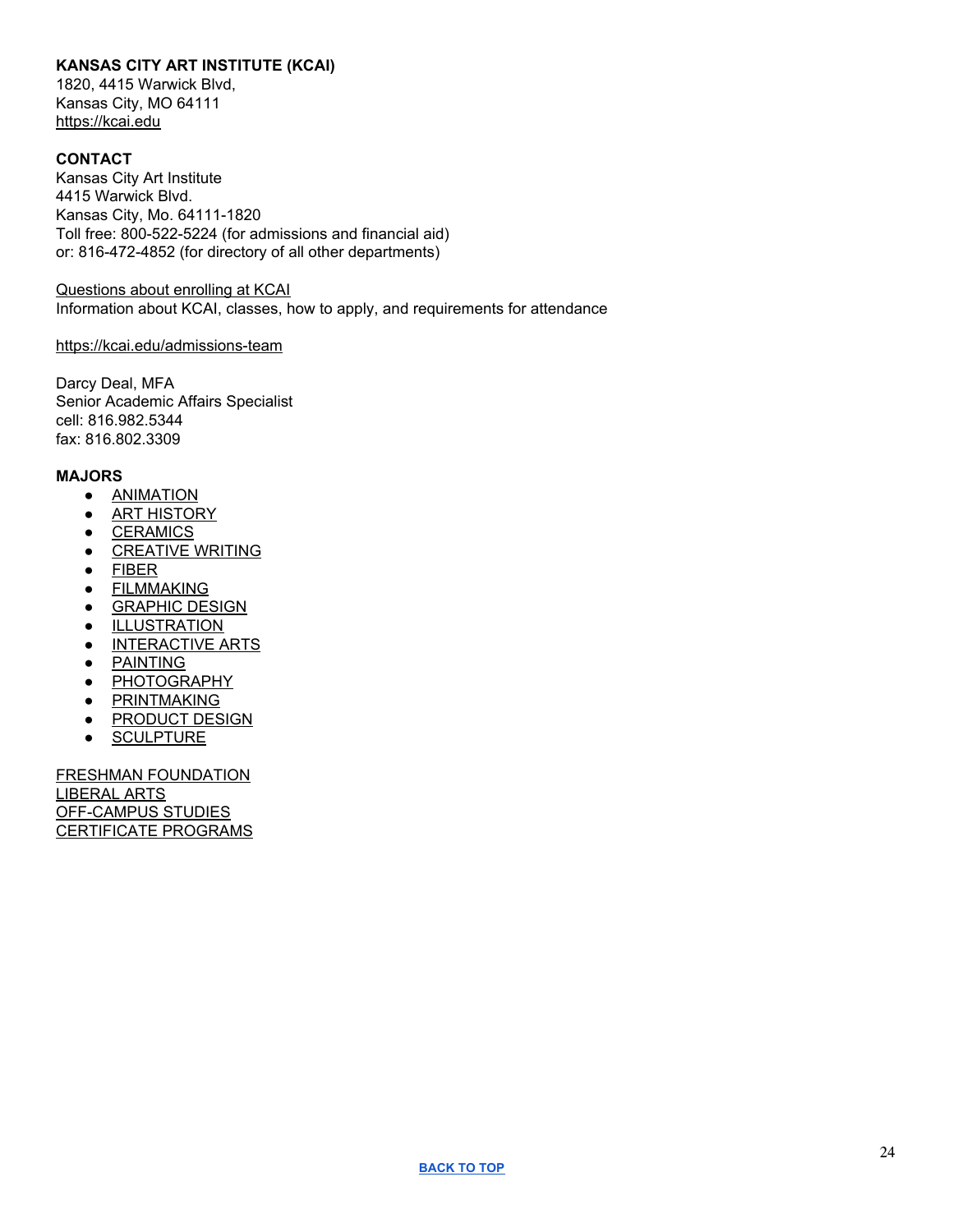## <span id="page-24-0"></span>**MILWAUKEE INSTITUTE OF ART & DESIGN (MIAD)**

Milwaukee Institute of Art & Design 273 E. Erie St. Milwaukee, WI 53202 Click here for [directions](https://www.miad.edu/about-miad/welcome/directions-to-campus) to MIAD

# **CONTACT**

General Information: Phone: 414‑847‑3200 Fax: 414‑291‑8077 Security: 414‑847‑3300

Degree Programs Information: Admissions: 414‑291‑8070 Toll Free: 1-888‑749‑MIAD

<https://www.miad.edu/admissions/admissions-staff> Admissions e-mail: admissions@miad.edu

# **MAJORS**

DEGREE PROGRAMS

- FYE: First-Year [Experience](https://www.miad.edu/academic-programs/degree-programs/fye)
- [Communication](https://www.miad.edu/academic-programs/degree-programs/communication-design) Design
- [Illustration](https://www.miad.edu/academic-programs/degree-programs/illustration)
- [Industrial](https://www.miad.edu/academic-programs/degree-programs/industrial-design) Design
- Interior [Architecture](https://www.miad.edu/academic-programs/degree-programs/interior-architecture-design) and Design
- New Studio [Practice](https://www.miad.edu/academic-programs/degree-programs/new-studio-practice)
- Liberal [Studies](https://www.miad.edu/academic-programs/degree-programs/liberal-studies) at MIAD
- [Minors](https://www.miad.edu/academic-programs/degree-programs/minors)
- [Assessment](https://www.miad.edu/academic-programs/other-degree-programs/assessment-of-student-learning) of Student Learning

## NON-DEGREE PROGRAMS

[Continuing](https://www.miad.edu/academic-programs/non-degree-programs/continuing-education) Education CE [Classes](https://www.miad.edu/academic-programs/non-degree-programs/continuing-education) CE [Registration](https://www.miad.edu/academic-programs/non-degree-programs/ce-registration-policies) Policies For [Educators](https://www.miad.edu/academic-programs/non-degree-programs/for-educators) Open Figure [Drawing](https://www.miad.edu/academic-programs/non-degree-programs/open-figure-drawing)

#### OTHER PROGRAMS

- Marquette [Cross-Registration](https://www.miad.edu/college-services/academic-services/marquette-cross-registration)
- Study [Abroad/Travel](https://www.miad.edu/academic-programs/other-degree-programs/study-abroad-programs) Programs
- Service [Learning](http://blogs.miad.edu/service/) at MIAD
- AICAD [Exchange](https://www.miad.edu/academic-programs/other-degree-programs/aicad-exhange-program) Program
- [Non-Degree](https://www.miad.edu/academic-programs/other-degree-programs/non-degree-students) Students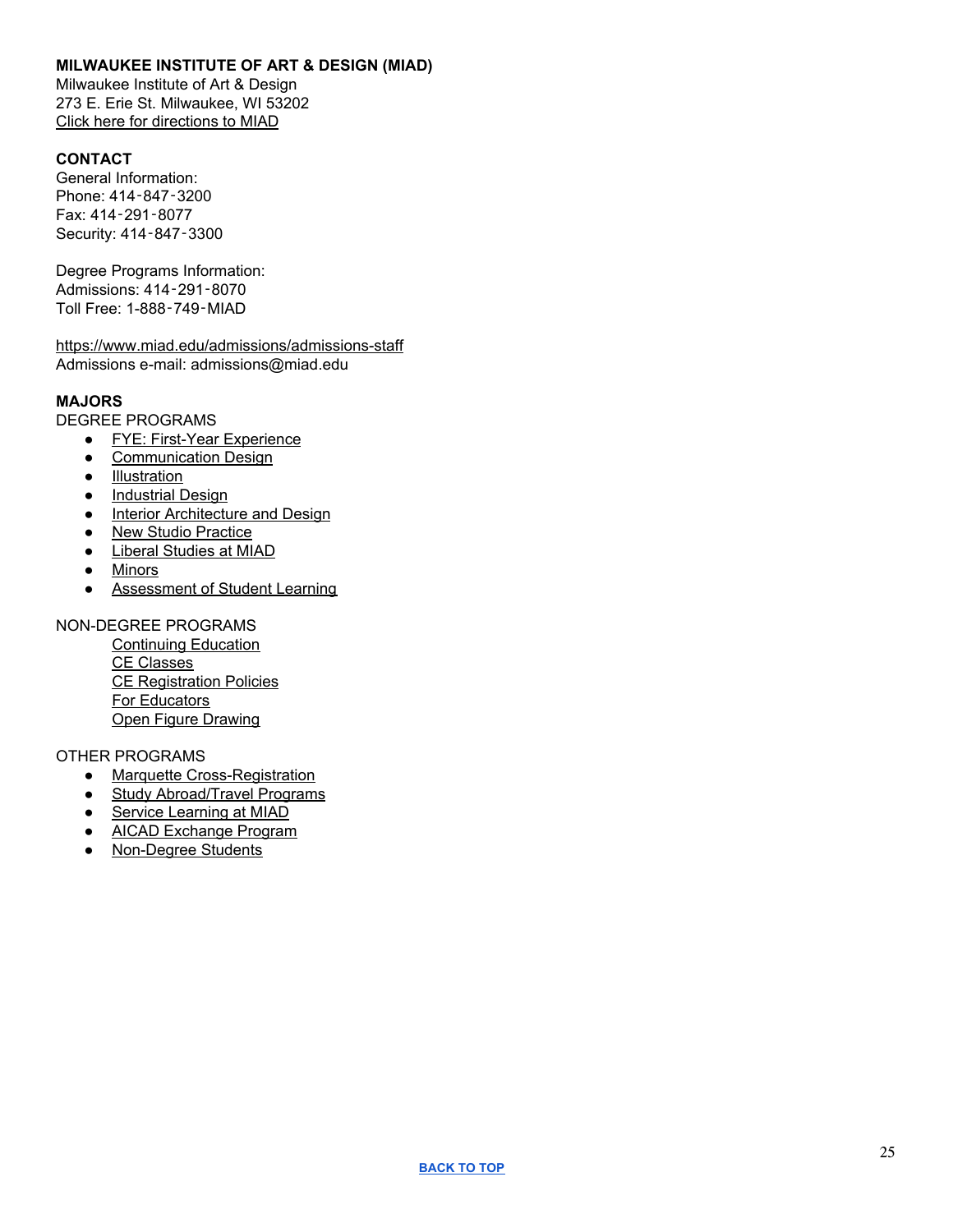#### <span id="page-25-0"></span>**SAVANNAH COLLEGE OF ART AND DESIGN (SCAD)**

516 Drayton St Savannah, GA 31401 [www.scad.edu](http://www.scad.edu/)

#### **CONTACT**

Kathryn K. Larrabee Assistant Director of Admission Savannah College of Art and Design® T: 912-321-6286 [klarrabe@scad.edu](mailto:klarrabe@scad.edu) Additonal Conatcts: https://www.scad.edu/about/contact

#### **MAJORS**

[Accessory](https://www.scad.edu/academics/minors-and-certificates/accessory-design-minor) Design / Minor Acting For The [Camera](https://www.scad.edu/academics/minors-and-certificates/acting-for-the-camera-minor) / Minor [Advertising](https://www.scad.edu/academics/minors-and-certificates/advertising-and-branding-minor) And Branding / Minor [Advertising](https://www.scad.edu/academics/minors-and-certificates/advertising-art-direction-minor) Art Direction / Minor Advertising [Copywriting](https://www.scad.edu/academics/minors-and-certificates/advertising-copywriting-minor) / Minor Advertising [Photography](https://www.scad.edu/academics/minors-and-certificates/advertising-photography-minor) / Minor Animated Illustration & [Publication](https://www.scad.edu/academics/minors-and-certificates/animated-illustration-and-publication-design-minor) Design / Minor [Animation](https://www.scad.edu/academics/minors-and-certificates/animation-minor) / Minor [Architectural](https://www.scad.edu/academics/minors-and-certificates/architectural-history-minor) History / Minor [Architecture](https://www.scad.edu/academics/minors-and-certificates/architecture-minor) / Minor Art [History](https://www.scad.edu/academics/minors-and-certificates/art-history-minor) / Minor Business Management And [Entrepreneurship](https://www.scad.edu/academics/minors-and-certificates/business-management-and-entrepreneurship-minor) / Minor [Casting](https://www.scad.edu/academics/minors-and-certificates/casting-minor) / Minor [Ceramic](https://www.scad.edu/academics/minors-and-certificates/ceramic-arts-minor) Arts / Minor [Character](https://www.scad.edu/academics/minors-and-certificates/character-technical-direction-minor) Technical Direction / Minor [Cinema](https://www.scad.edu/academics/minors-and-certificates/cinema-studies-minor) Studies / Minor [Concept](https://www.scad.edu/academics/minors-and-certificates/concept-art-games-minor) Art For Games / Minor Concept Design For [Animation](https://www.scad.edu/academics/minors-and-certificates/concept-design-animation-and-games) And Games / Minor [Costume](https://www.scad.edu/academics/minors-and-certificates/costume-design-minor) Design / Minor [Creative](https://www.scad.edu/academics/minors-and-certificates/creative-writing-minor) Writing / Minor [Accessory](https://www.scad.edu/academics/minors-and-certificates/accessory-design-minor) Design / Minor Acting For The [Camera](https://www.scad.edu/academics/minors-and-certificates/acting-for-the-camera-minor) / Minor [Dance](https://www.scad.edu/academics/minors-and-certificates/dance-minor) [/](https://www.scad.edu/academics/minors-and-certificates/dance-minor) [Minor](https://www.scad.edu/academics/minors-and-certificates/dance-minor) Design For 3-d Action [Figures](https://www.scad.edu/academics/minors-and-certificates/design-for-3-D-action-figures-minor) / Minor Design For [Sustainability](https://www.scad.edu/academics/minors-and-certificates/design-sustainability-minor) / Minor Digital [Publishing](https://www.scad.edu/academics/minors-and-certificates/digital-publishing-certificate) Certificate [\(Undergraduate\)](https://www.scad.edu/academics/minors-and-certificates/digital-publishing-certificate) [Dramatic](https://www.scad.edu/academics/minors-and-certificates/dramatic-writing-minor) Writing / Minor [Drawing](https://www.scad.edu/academics/minors-and-certificates/drawing-minor) / Minor [Electronic](https://www.scad.edu/academics/minors-and-certificates/electronic-design-minor) Design / Minor [Equestrian](https://www.scad.edu/academics/minors-and-certificates/equestrian-studies-minor) Studies / Minor [Fashion](https://www.scad.edu/academics/minors-and-certificates/fashion-minor) / Minor Fashion [Journalism](https://www.scad.edu/academics/minors-and-certificates/fashion-journalism-minor) / Minor Fashion Marketing And [Management](https://www.scad.edu/academics/minors-and-certificates/fashion-marketing-and-management-minor) / Minor Fashion [Photography](https://www.scad.edu/academics/minors-and-certificates/fashion-photography-minor) / Minor [Fibers](https://www.scad.edu/academics/minors-and-certificates/fibers-minor) / Minor Film And [Television](https://www.scad.edu/academics/minors-and-certificates/film-and-television-minor) / Minor Fragrance Marketing And [Management](https://www.scad.edu/academics/minors-and-certificates/fragrance-marketing-and-management-minor) / Minor [Furniture](https://www.scad.edu/academics/minors-and-certificates/furniture-design-minor) Design / Minor [Game](https://www.scad.edu/academics/minors-and-certificates/game-ux-minor) Ux / Minor Gender [Studies](https://www.scad.edu/academics/minors-and-certificates/gender-studies-minor) / Minor [Graphic](https://www.scad.edu/academics/minors-and-certificates/graphic-design-minor) Design / Minor

Illustration For [Entertainment](https://www.scad.edu/academics/minors-and-certificates/illustration-entertainment-minor) / Minor [Illustration](https://www.scad.edu/academics/minors-and-certificates/illustration-surface-design-minor) For Surface Design / Minor [Industrial](https://www.scad.edu/academics/minors-and-certificates/industrial-design-minor) Design / Minor [Interaction](https://www.scad.edu/academics/minors-and-certificates/interaction-design-minor) Design / Minor Interactive Design And Game [Development](https://www.scad.edu/academics/minors-and-certificates/interactive-design-and-game-development-minor) / Minor Interior [Design](https://www.scad.edu/academics/minors-and-certificates/interior-design-minor) / Minor [Jewelry](https://www.scad.edu/academics/minors-and-certificates/jewelry-minor) / Minor [Language](https://www.scad.edu/academics/minors-and-certificates/language-and-cultural-studies-minor) And Cultural Studies / Minor Marine [Design](https://www.scad.edu/academics/minors-and-certificates/marine-design-minor) / Minor Vocal [Performance](https://www.scad.edu/academics/minors-and-certificates/vocal-performance-minor) [/](https://www.scad.edu/academics/minors-and-certificates/vocal-performance-minor) [Minor](https://www.scad.edu/academics/minors-and-certificates/vocal-performance-minor) [Writing](https://www.scad.edu/academics/minors-and-certificates/writing-minor) / Minor Marketing For Mobile & Interactive [Environments](https://www.scad.edu/academics/minors-and-certificates/marketing-mobile-and-interactive-environments-minor) / Minor [Menswear](https://www.scad.edu/academics/minors-and-certificates/menswear-minor) / Minor Mobile And [Interactive](https://www.scad.edu/academics/minors-and-certificates/mobile-and-interactive-design-minor) Design / Minor Motion Media [Design](https://www.scad.edu/academics/minors-and-certificates/motion-media-design-minor) / Minor [Museum](https://www.scad.edu/academics/minors-and-certificates/museum-studies-minor) Studies / Minor Music [Composition](https://www.scad.edu/academics/minors-and-certificates/music-composition-minor) / Minor Music [Production](https://www.scad.edu/academics/minors-and-certificates/music-production-minor) / Minor New [Media](https://www.scad.edu/academics/minors-and-certificates/new-media-art-minor) Art / Minor [Package](https://www.scad.edu/academics/minors-and-certificates/package-design-minor) Design / Minor [Painting](https://www.scad.edu/academics/minors-and-certificates/painting-minor) / Minor [Performing](https://www.scad.edu/academics/minors-and-certificates/performing-arts-minor) Arts / Minor [Photography](https://www.scad.edu/academics/minors-and-certificates/photography-minor) / Minor [Preservation](https://www.scad.edu/academics/minors-and-certificates/preservation-design-minor) Design / Minor [Previsualization](https://www.scad.edu/academics/minors-and-certificates/previsualization-minor) / Minor [Printmaking](https://www.scad.edu/academics/minors-and-certificates/printmaking-minor) / Minor [Producing](https://www.scad.edu/academics/minors-and-certificates/producing-film-media-minor) For Film And Media / Minor [Production](https://www.scad.edu/academics/minors-and-certificates/production-design-minor) Design / Minor Scientific [Illustration](https://www.scad.edu/academics/minors-and-certificates/scientific-illustration-minor) / Minor [Sculpture](https://www.scad.edu/academics/minors-and-certificates/sculpture-minor) / Minor [Sequential](https://www.scad.edu/academics/minors-and-certificates/sequential-art-minor) Art / Minor [Service](https://www.scad.edu/academics/minors-and-certificates/service-design-minor) Design / Minor Sound [Editing](https://www.scad.edu/academics/minors-and-certificates/sound-editing-minor) / Minor [Storyboarding](https://www.scad.edu/academics/minors-and-certificates/storyboarding-minor) / Minor [Technical](https://www.scad.edu/academics/minors-and-certificates/technical-direction-minor) Direction / Minor Television [Producing](https://www.scad.edu/academics/minors-and-certificates/television-producing-minor) / Minor Themed [Entertainment](https://www.scad.edu/academics/minors-and-certificates/themed-entertainment-design-minor) Design / Minor Visual [Effects](https://www.scad.edu/academics/minors-and-certificates/visual-effects-minor) / Minor